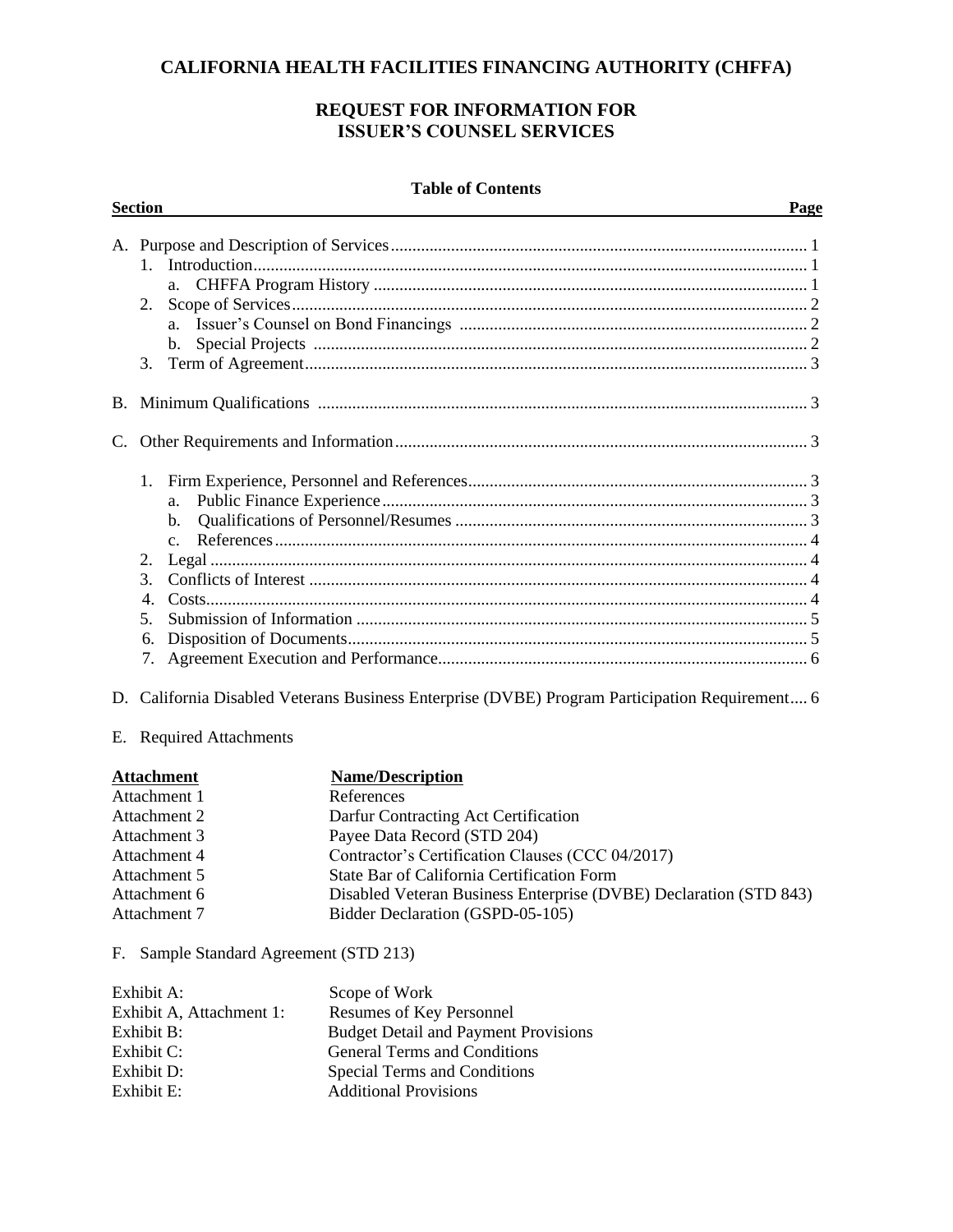#### **A. Purpose and Description of Services**

#### **1. Introduction**

The California Health Facilities Financing Authority (CHFFA or the Authority) seeks to retain three (3) law firms (Firm(s)) to serve as Issuer's Counsel who have the expertise in tax-exempt bond issuances of non-profit health facilities. CHFFA is required to use the Attorney General Office (AGO) as Issuer's Counsel. However, since early 2002, CHFFA has maintained a small pool of outside Issuer's Counsel to be available on a case-by-case basis when authorized by the AGO to retain outside Issuer's Counsel to accommodate CHFFA's workload.

In addition, outside Issuer's Counsel may be assigned to assist with special projects from time to time on a variety of bond and finance-related subjects. Special projects may consist of reviewing and revising CHFFA's tax-exempt bond guidelines, creating template bond documents, identifying, addressing, and potentially resolving common policy issues that tend to arise in these documents from transaction to transaction, and other specialized bond related issues. In addition, Issuer's Counsel may be requested to assist with audits by the Internal Revenue Service (IRS).

CHFFA anticipates establishing a pool of three  $(3)$  Firm $(s)$  to be used on an as-needed basis should CHFFA receive consent from the AGO to obtain outside Issuer's Counsel. Allocation of assignments will depend on the availability of the pool, the nature of the assignment, and whether a potential or actual conflict of interest exists with the Firm(s). Firm(s) must disclose any business relationships, which may be construed to be potential or actual conflict of interest prior to a pending assignment. CHFFA will review the availability of the pool prior to assignment and has the sole and exclusive authority to determine if a potential or actual conflict of interest exists. The Firm(s) must be free from actual conflicts of interest not only at the time of selection, but also throughout the term of the contract. The Firm(s) will provide on an as-needed basis, any and all legal services traditionally provided by Issuer's Counsel to bond financings including, but not limited to, review and comment on all relevant bond documents and issue an opinion of counsel in support of each bond transaction for which the Firm(s) is engaged.

The Firm(s) is expected to be technically and professionally capable of providing the services in all subject areas described in Section A, Item 2, "Scope of Services" and meet the "Minimum Qualifications" in Section B. CHFFA anticipates September 1, 2022, as a contract start date, and the Firm(s) must be available at that time to assume services on an as-needed basis. CHFFA anticipates entering into two-year contracts with a one-year option to renew for the described services with three (3) Firm(s).

#### a). CHFFA Program History

Established in 1979 pursuant to statute, the Authority is a public instrumentality of the State of California and is authorized and empowered by the provisions of the California Health Facilities Financing Authority Act (the Act) to issue revenue bonds to finance the construction, expansion, remodeling, renovation, furnishing, equipping, and acquisition of health facilities provided by or operated by participating health institutions (including by reimbursing expenditures made or refinancing indebtedness incurred for such purposes). The Authority also provides low interest direct loans to certain small or rural health facilities and administers the Children's Hospital Programs of 2004, 2008 and 2018, the Investment in Mental Health Wellness Grant Program, the Investment in Mental Health Wellness Grant Program for Children and Youth, the Community Services Infrastructure Grant Program, the HELP II Loan Program and the Nondesignated Public Hospital Bridge Loan Program.

The Authority has several bond financing programs available: Standard Bond Financing, Pooled Bond Financing, and the Tax-Exempt Equipment Financing Programs. Health facilities eligible for funding include acute care hospitals, skilled nursing facilities, community clinics, adult day health facilities, and intermediate care facilities, among others. To be eligible for financing, an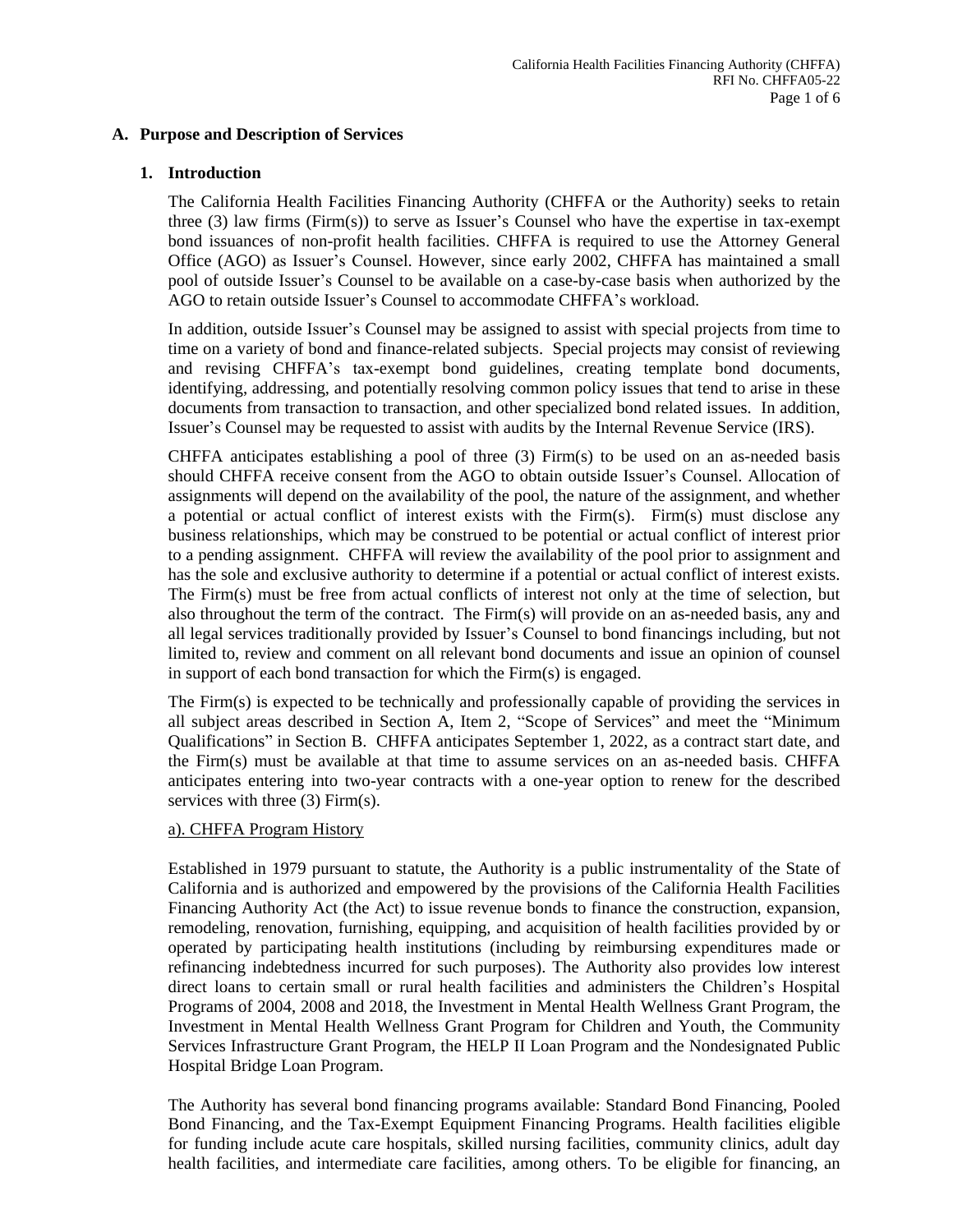applicant must be a city, city and county, county, district hospital, or a private non-profit corporation or association, authorized by the laws of California to operate a health facility and to undertake the financing or refinancing of a project.

Bond financings are usually brought to the Authority by an investment banking (underwriting) firm that serves as senior manager for the financing. Staff works together with the financing team to prepare the application for presentation to the Authority board members. The Authority board meets monthly if there are applications or action items on the Authority's monthly agenda. The Authority consists of nine members, including the State Treasurer who serves as Chairman, the State Controller, the Director of Finance, two members appointed by the Senate Rules Committee, two members appointed by the Speaker of the Assembly, and two members appointed by the Governor subject to confirmation by a majority vote of the Senate. Since its establishment in 1979, CHFFA has issued over \$45.9 billion in bonds and currently has approximately \$16.9 billion in outstanding bonds, as of December 2021. More information can be found on the Authority website: [https://www.treasurer.ca.gov/chffa/.](https://www.treasurer.ca.gov/chffa/)

#### **2. Scope of Services**

a) Issuer's Counsel on Bond Financings

CHFFA may request one of the Firm(s) in the pool to represent CHFFA as Issuer's Counsel on a bond transaction(s). The Firm(s) will perform, in a manner that is timely and reasonable with respect to the following requirements of each transaction:

- i) Review, edit, and advise CHFFA with respect to all documents relevant to the bond transaction, including but not limited to the loan agreement, escrow agreement, indenture, tax certificate, bond purchase agreement, preliminary and final official statements, resolution, etc.
- ii) Attend and represent CHFFA in meetings and conference calls relating to the transaction.
- iii) Identify and advise CHFFA with respect to any legal issues relating to or arising from the transaction.
- iv) Prepare any documents deemed necessary to support Issuer's Counsel Opinions.
- v) Prepare legal opinions traditionally prepared by Issuer's Counsel to bond financings and as requested and necessary.
- vi) Represent CHFFA's legal interests in connection with the transaction, and provide any other legal services requested by CHFFA that are necessary and related to the transaction.
- vii) In all respects, as Issuer's Counsel, represent the best interests of CHFFA and the State of California in all transactions and proceedings.
- viii) Be available on a regular, sometimes daily basis for consultations with CHFFA staff, which may require travel to the office of CHFFA, if necessary.
- b) Special Projects

From time to time, one of the Firm(s) in the pool may be assigned to assist CHFFA with special projects on an as-needed basis. Special projects may include, but are not limited to the following:

- i) Assist in the review and revision of CHFFA's tax exempt bond guidelines.
- ii) Assist CHFFA in creating template bond documents and identify, address, and resolve common policy issues that tend to arise in bond documents from transaction to transaction.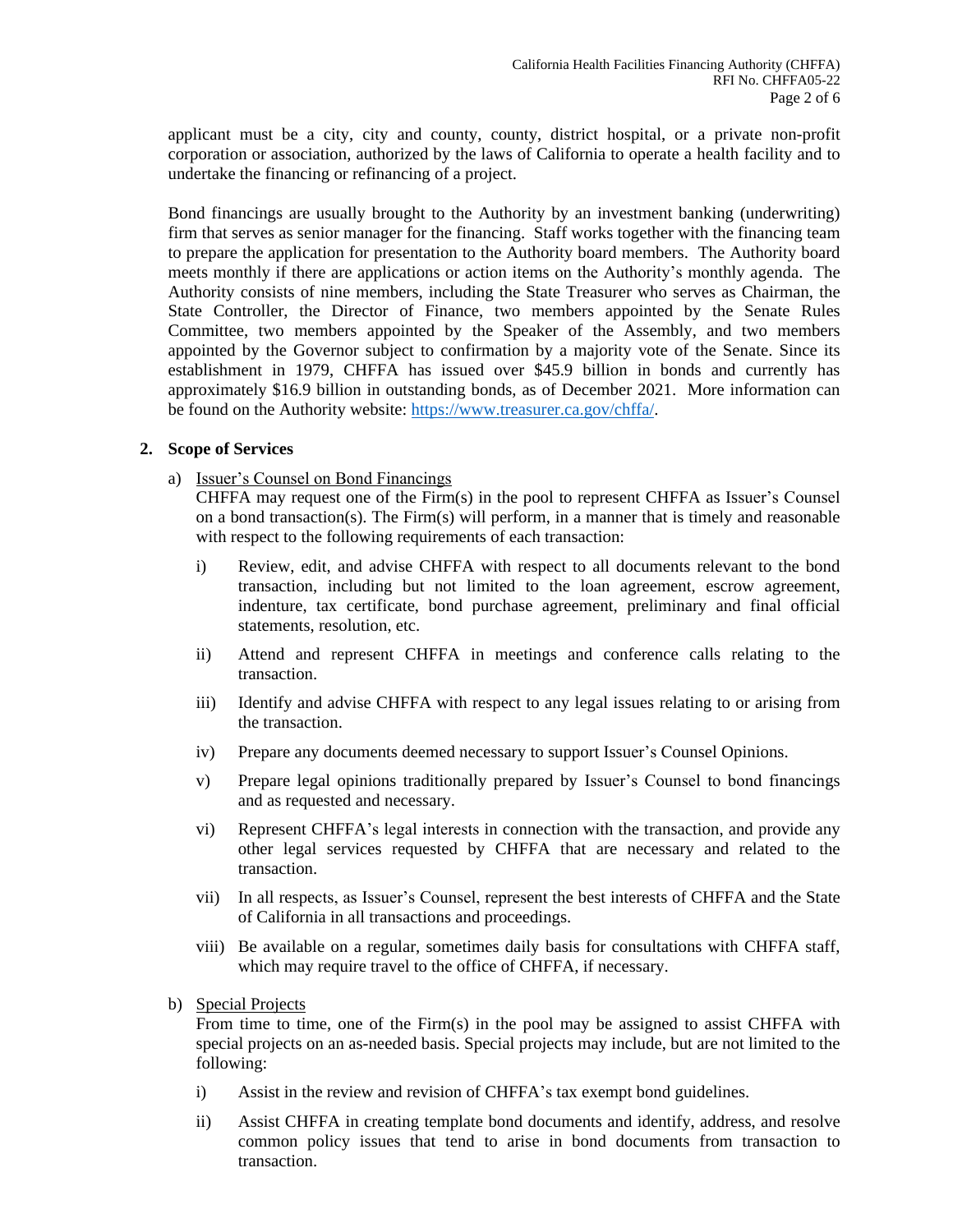- iii) Assist in the creation and implementation of new financing programs including bond and equipment financing, loans, or grants.
- iv) Assist with audits by the IRS.
- v) Assist in other special projects relating to CHFFA's bond and finance-related issues as CHFFA may request from time to time.
- vi) Assist with the crafting and review of Legislative language or amendments that further the mission of CHFFA.

## **3. Term of Agreement**

The term of the agreement(s) will be for a two-year period with a one-year option to renew at CHFFA's sole discretion. The term of the agreement(s) is expected to begin on September 1, 2022, pending the approval of the agreement(s) by CHFFA and the State of California. The amount of the agreement(s) shall not exceed \$75,000, including any extension exercised by CHFFA.

#### **B. Minimum Qualifications**

The Firm(s) must have, at a minimum, the following qualifications and experience:

- 1. An office established in the State of California.
- 2. Must be qualified to do business in the State of California.
- 3. All attorneys of the Firm who provide legal services to the State or CHFFA must be active members of the State Bar of California.
- 4. Possess and maintain legal malpractice insurance in an amount not less than \$1,000,000. The Firm(s) must be able to provide evidence of malpractice insurance coverage for the Firm(s) and its attorneys, including coverage amounts. The evidence of coverage should indicate whether securities transactions are covered.
- 5. At least five (5) years of experience serving as issuer's counsel, bond counsel, disclosure counsel or underwriter's counsel on health facility tax-exempt financings.
- 6. Currently part of the State Treasurer's Office Qualified Bond Counsel Pool.
- 7. Firm(s) must comply with the California Disabled Veteran Business Enterprise (DVBE) Program Participation Requirements described in Section D of this RFI.

#### **C. Other Requirements and Information**

#### **1. Firm Experience, Personnel, and References**

a) Public Finance Experience **–** Please briefly describe your firm's practice in areas of law related to public finance and provide a short history of the firm.

Describe your firm's qualifications and experience serving as counsel relating to the issuance of tax-exempt bonds for health facilities during the last five (5) years. Include, at a minimum, the name of the issue, the name of the issuer, and the role of your firm. Discuss the overall experience of your firm that demonstrates your ability to successfully complete the "Scope of Services", Section A, Item 2.

b) Qualifications of Personnel/Resumes – Provide the resumes of key personnel and identify the personnel who will be providing the services if your firm is selected, including years and type of experience for each person. Experience should include number of years at the current firm as well as all prior relevant employment. CHFFA expects the Firm(s) to assure that the quality and availability of its personnel assigned to this Agreement will be maintained over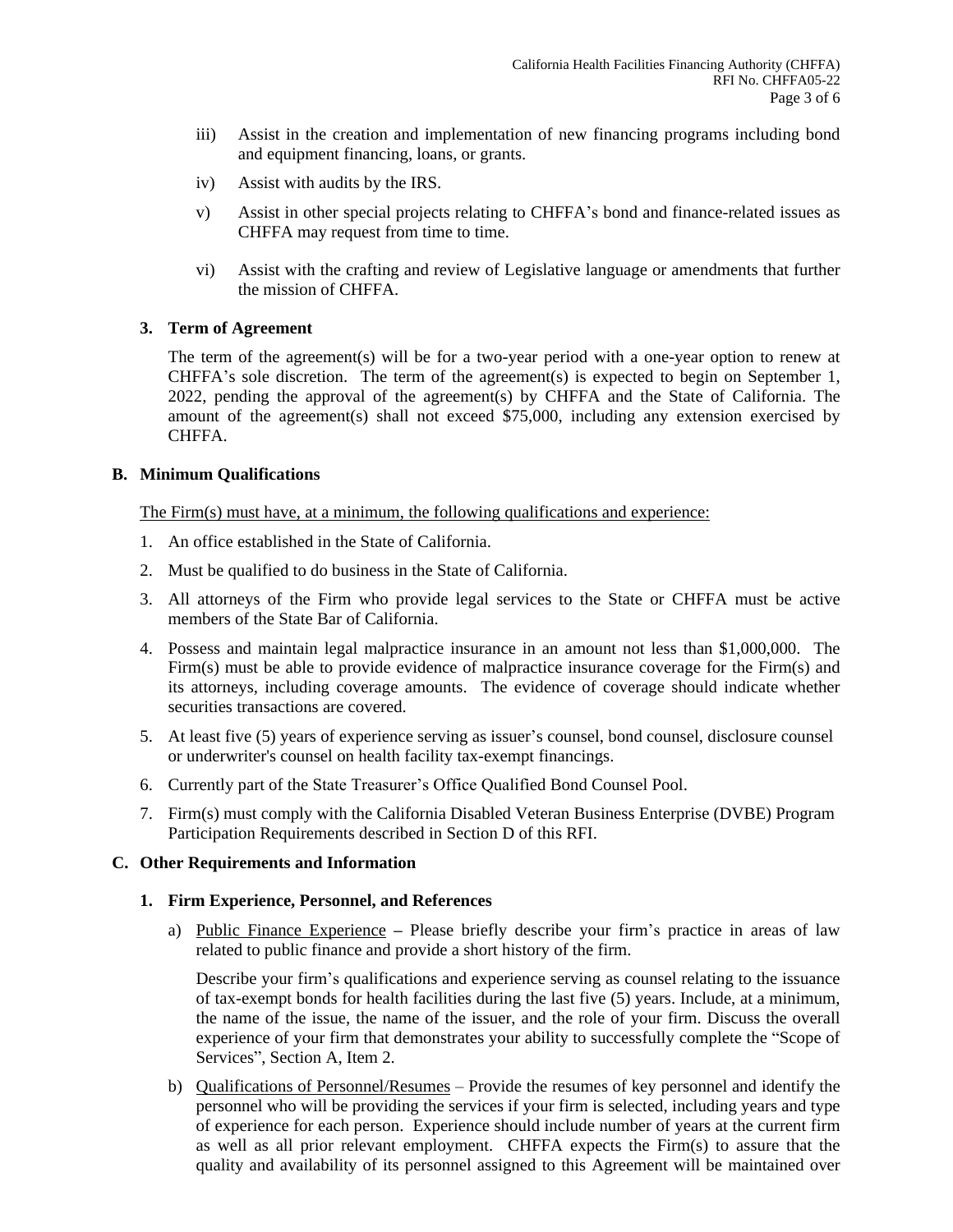the term of the Agreement. Any changes in assigned personnel are at the discretion of the Firm(s), provided that any replacements have substantially the same or better qualifications and experience than the original personnel. Additionally, please include staff of subcontractors, if any.

Identify the role each person will serve in the contract, his/her title, and the percentage of the total firm effort that will be provided by that individual.

Provide detailed resumes for individuals who will be directly involved in providing the services under the Agreement, if selected, including any proposed subcontractors and their employees, if any.

c) References - Please submit a list of at least three (3) references for services performed within the last five years (which CHFFA may contact) from municipal issuers for which your firm has provided legal services for tax-exempt bond issuances of non-profit health facilities (Attachment 1).

# **2. Legal**

Describe any litigation or actions pending against your firm, any of its partners or any individual employed by the firm who would be providing services under the contract. Please include information about any criminal indictments or convictions against the firm or its attorneys where the charges involved an offering of municipal securities anywhere in the United States. Also, include information about any material pending legal action, or settlement or judgment involving a claim of fraud, whether civil or criminal.

## **3. Conflicts of Interest**

Please disclose any business relationships, which may be construed to be potential conflicts of interest.

If your firm is representing a client in civil litigation in which the State is or may become an adverse party, please identify and describe each such action.

The Firm(s) will have a continuing requirement to disclose any client relationship, which involves a dispute or litigation with CHFFA, or which involves representation of any entity associated with CHFFA's programs that may be construed to be a potential conflict with the representation provided under the contract.

#### **4. Costs**

Services to CHFFA would be on an as-needed basis, at CHFFA's request, depending upon the volume of bond financing applications received, the ability of the AGO to provide legal services to CHFFA, and other special projects and requirements of CHFFA. CHFFA reserves the right to cap fees paid on individual transactions.

Professional Services: Please provide the blended hourly rate for professional services, which is an average of the hourly rate for all professionals expected to provide services (Partner, Associate, etc.), not including paralegal or support services or for training of staff. The blended hourly rate will be the hourly rate your firm will be paid for professional services if a contract is entered into with CHFFA. Please identify lead personnel and identify all staff to be covered under "professional service" in the blended hourly rate. It is the responsibility of the Firm(s) to determine the blended hourly rate, based upon the expected participation of the various professionals.

Paralegal Services: Please provide the hourly rate for paralegal services, briefly describing the services to be provided. These rates **should not** be averaged into the professional services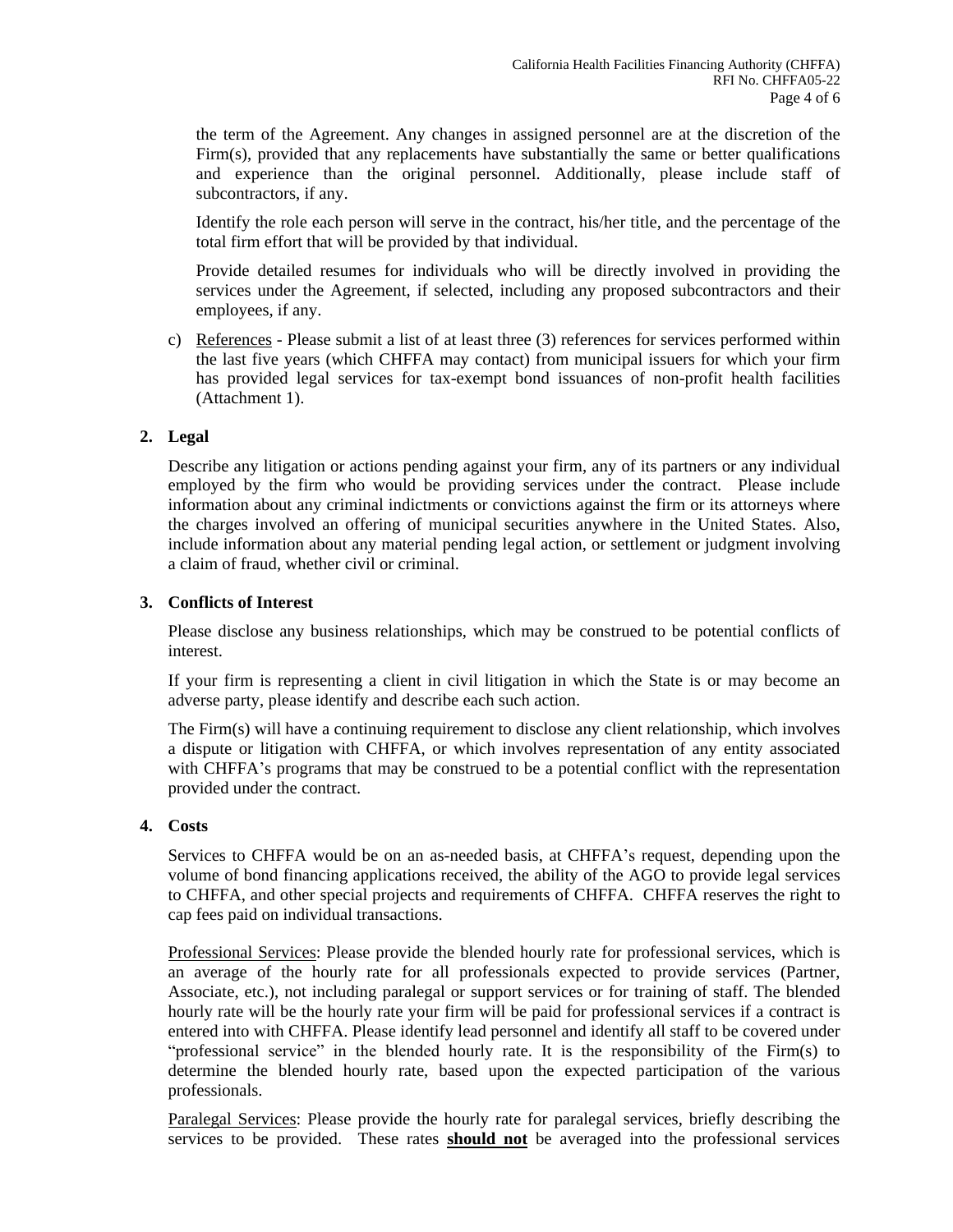blended hourly rate or the support services rate. Paralegal services rate will be the hourly rate your firm will be paid for paralegal services if a contract is entered into with CHFFA.

Support Services: Please provide the hourly rate for support services, briefly describing the services to be provided. These rates **should not** be averaged into the professional services blended hourly rate or the paralegal services rate. Support services rate will be the hourly rate your firm will be paid for support services if a contract is entered into with CHFFA.

The Firm(s) must submit costs as follows:

| Blended hourly rate for professional services | $=$ | $\frac{\pi}{3}$ |
|-----------------------------------------------|-----|-----------------|
|                                               |     |                 |

- Hourly rate for paralegal services  $=$  \$/hr.
- Hourly rate for support services  $=$  \$/hr.

Travel: Maximum hours billable for travel to CHFFA may not exceed two hours, unless written prior approval from CHFFA is obtained. Travel, transportation, and per diem expenses shall not exceed the rates payable to State employees. The Firm(s) will be compensated for hours expended by providing a detailed monthly invoice to CHFFA.

Actual Expenses: Authorized actual expenses incurred will be limited to \$50.00 per transaction, including but not limited to, postage, mailing, courier, printing/reproduction costs, etc. unless written prior approval from CHFFA is obtained. CHFFA will not reimburse the printing of or the copying of electronically received/delivered documents for contractor's in-house use. Actual expenses must be itemized, and receipts must be attached to invoice.

## **5. Submission of Information**

- a) In the opinion of CHFFA, this RFI is complete and without need of explanation. However, if a firm has questions or needs clarification please email: chffa@treasurer.ca.gov by July 1, 2022, before 12 p.m. PT.
- b) A minimum of one (1) unbound original and one (1) copy of the proposal must be submitted with the requested information, including all attachments. All responses to this RFI must be submitted in **both** hard copy **and** electronic copy (on USB flash drive) and received by CHFFA no later than 4:00 p.m. PT on July 21, 2022. Emailed or faxed submissions will not be accepted.
- b) Responses must be mailed or delivered to the following address:

Ms. Erica Rodriguez Compliance Officer California Health Facilities Financing Authority (CHFFA) 915 Capitol Mall, Suite 435 Sacramento, CA 95814

c) Costs for developing and providing the requested information and in anticipation of any offer to enter into an agreement are entirely the responsibility of the Firm(s) and shall not be charged to CHFFA or the State of California.

#### **6. Disposition of Documents**

- a) All documents submitted to CHFFA will become the property of CHFFA and the State of California and will be regarded as public records under the California Public Records Act (Government Code Section 6250 et seq.) and subject to review by the public.
- b) Documents may be returned only at the Firm's expense unless such expense is waived by CHFFA.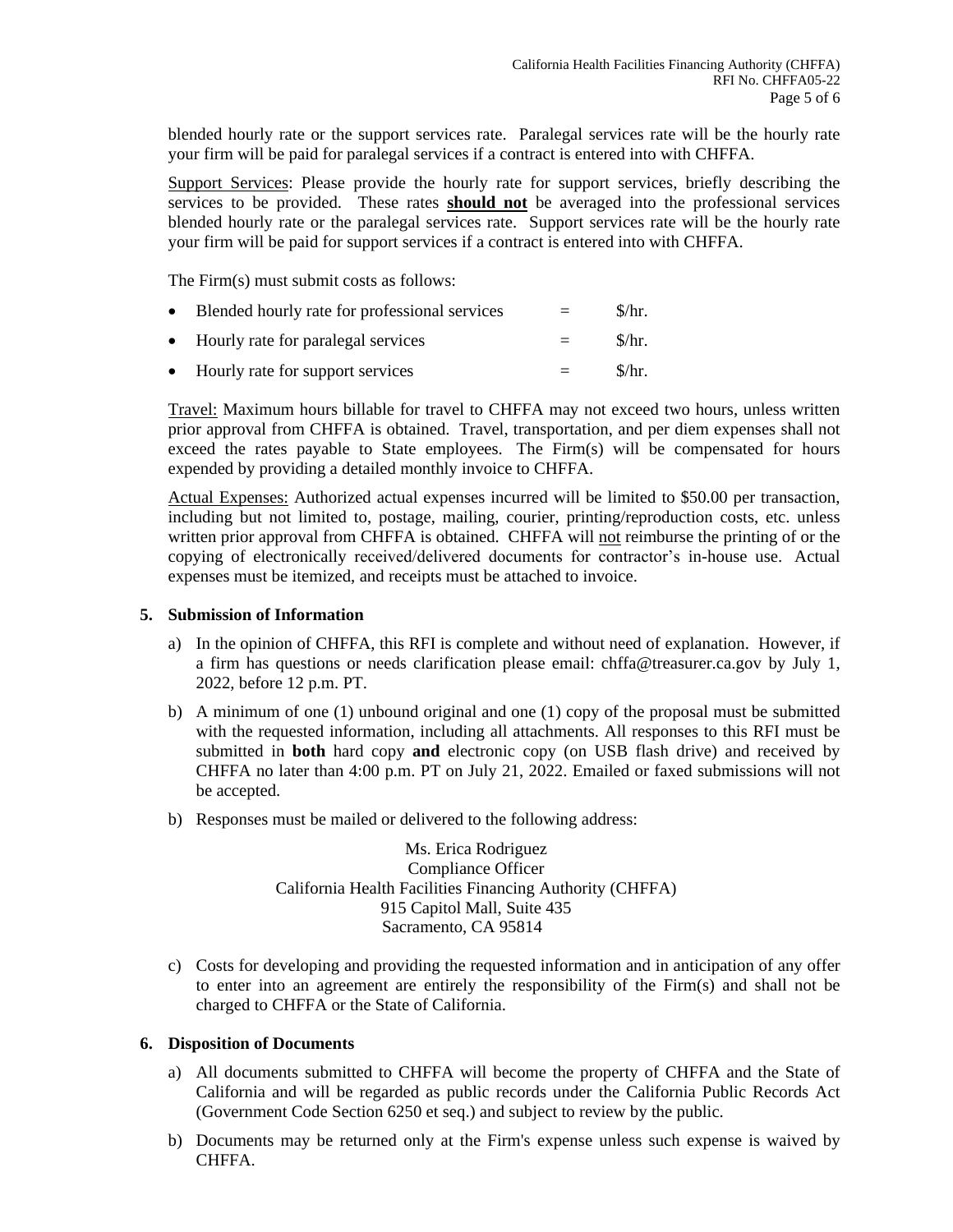#### **7. Agreement Execution and Performance**

If selected, the Firm(s) must submit all Attachments, as well as execute a contract with the same terms and conditions as the sample contract.

Performance shall start no later than 30 days, or on the express date set by CHFFA and the Firm(s), after all approvals have been obtained and the agreement(s) is fully executed. Should the Firm(s) fail to commence work at the agreed upon time, CHFFA, upon five (5) days written notice to the Firm(s), reserves the right to terminate the agreement(s). In addition, the Firm(s) shall be liable to CHFFA for the difference between the Firm's price and the actual cost of performing work by another contractor.

#### **D) California Disabled Veteran Business Enterprise (DVBE) Program Participation Requirements**

Firm(s) must meet the DVBE program participation requirements. Minimum DVBE participation is 3%. Firms who have been certified by California as a DVBE (or who are bidding rental equipment and have obtained the participation of subcontractors certified by California as a DVBE) must also submit a completed form STD. 843 (Disabled Veteran Business Enterprise Declaration). All disabled veteran owners and disabled veteran managers of the DVBE(s) must sign the form(s).

The DVBE package and other related information on the DVBE Program can be found at the Internet website [https://www.dgs.ca.gov/PD/Resources/Page-Content/Procurement-Division-](https://www.dgs.ca.gov/PD/Resources/Page-Content/Procurement-Division-Resources-List-Folder/How-to-do-business-with-the-state-of-California)[Resources-List-Folder/How-to-do-business-with-the-state-of-California.](https://www.dgs.ca.gov/PD/Resources/Page-Content/Procurement-Division-Resources-List-Folder/How-to-do-business-with-the-state-of-California)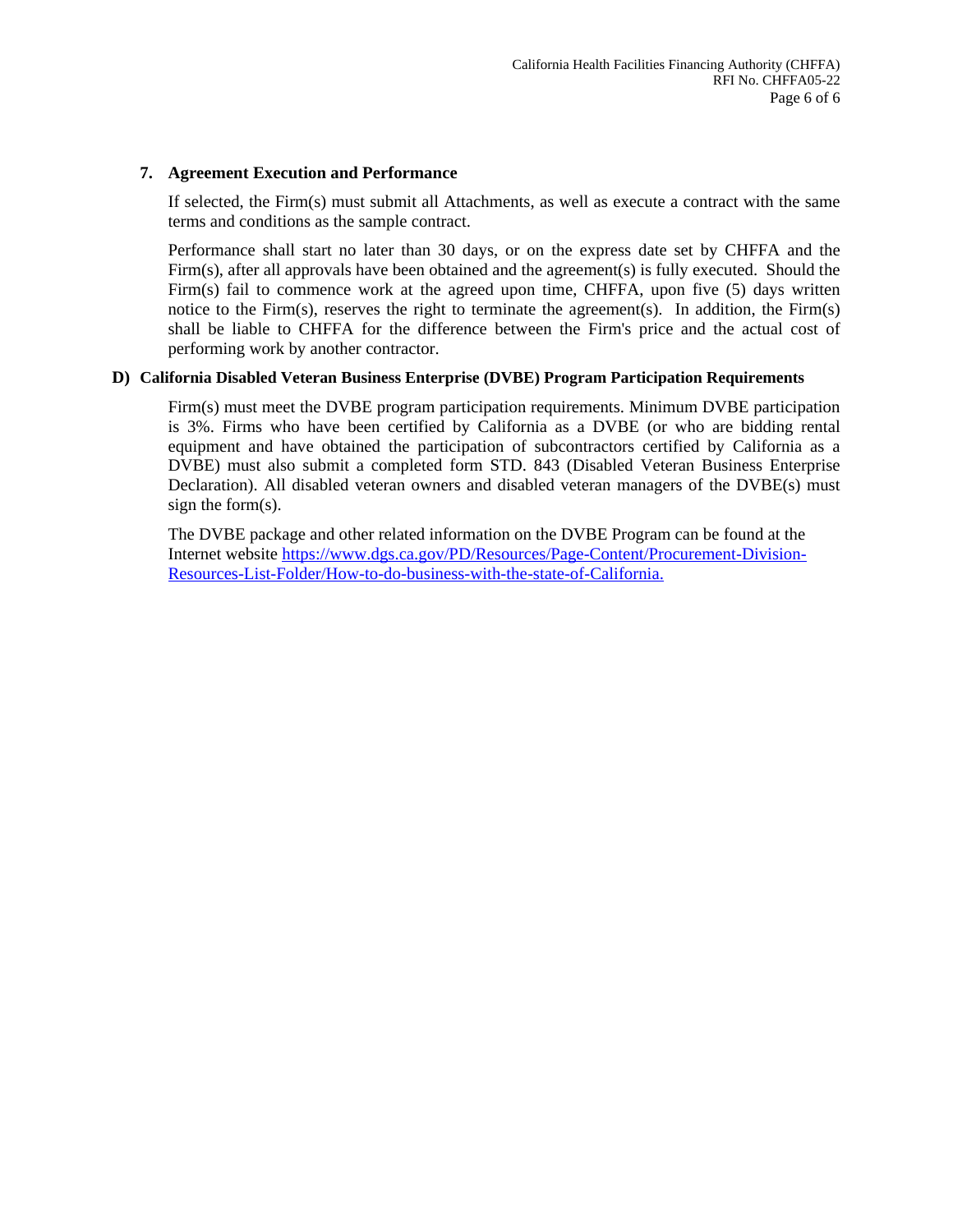# **E) Attachments**

All attachments must be submitted as part of the Firm's response to the Request for Information (RFI).

| <b>Attachment</b> | <b>Attachment Name/Description</b>                                |  |  |
|-------------------|-------------------------------------------------------------------|--|--|
| Attachment 1      | References                                                        |  |  |
| Attachment 2      | Darfur Contracting Act Certification                              |  |  |
| Attachment 3      | Payee Data Record (STD 204)                                       |  |  |
| Attachment 4      | Contractor's Certification Clauses (CCC 04/2017)                  |  |  |
| Attachment 5      | State Bar of California Certification Form                        |  |  |
| Attachment 6      | Disabled Veteran Business Enterprise (DVBE) Declaration (STD 843) |  |  |
| Attachment 7      | Bidder Declaration (GSPD-05-105)                                  |  |  |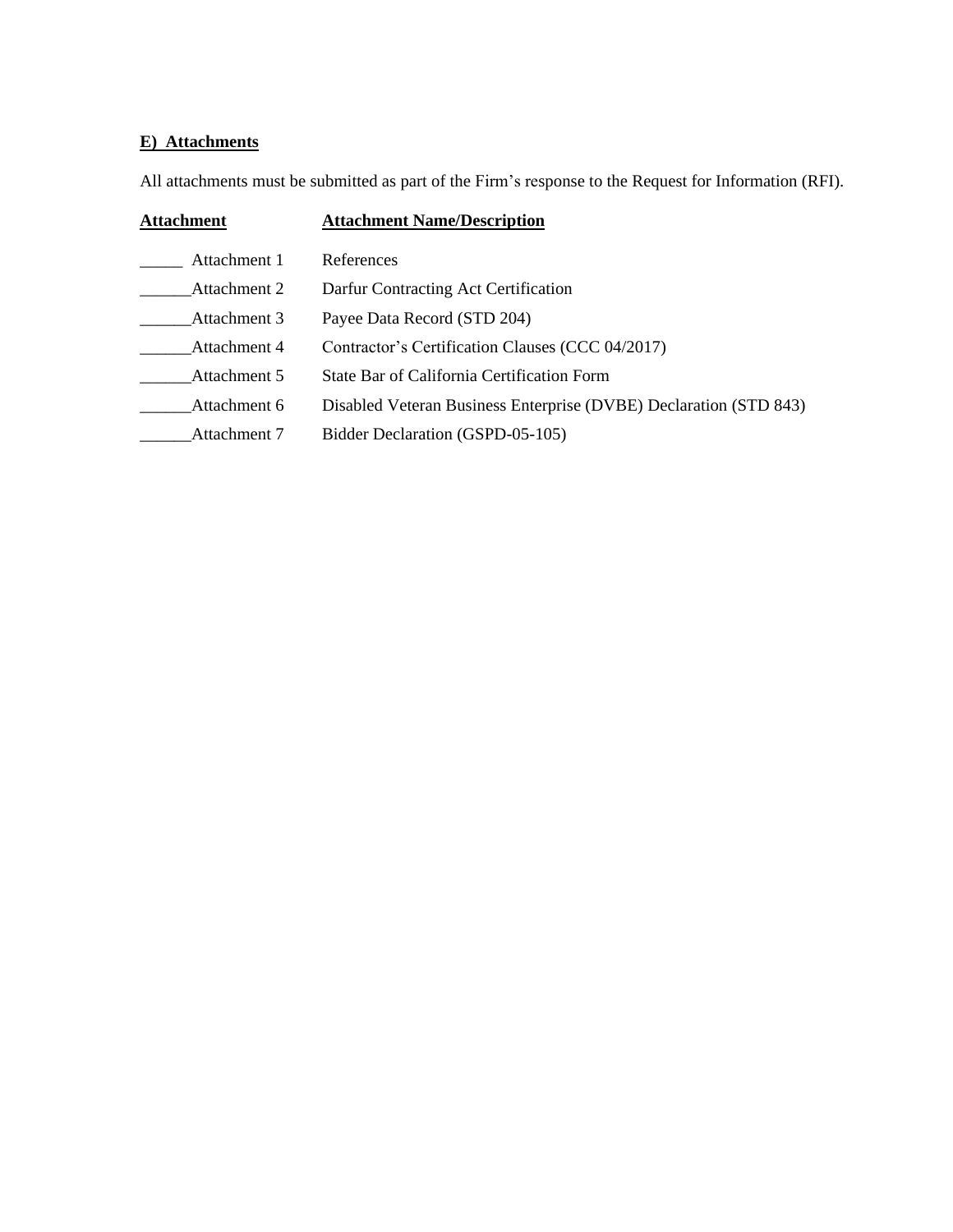### **CHFFA05-22**

#### **REFERENCES**

Submission of this attachment is mandatory. Failure to complete and return this attachment with your proposal will cause your proposal to be rejected and deemed nonresponsive.

Submit a list of at least three references (clients) to which the firm has provided similar accounting/auditing services within the past four (4) years and contact numbers for each. At least one reference must be from a California state or local governmental agency. If three references cannot be provided, please explain why on an attached sheet of paper.

| <b>REFERENCE 1</b>                            |      |                          |          |
|-----------------------------------------------|------|--------------------------|----------|
| Name of Firm                                  |      |                          |          |
| <b>Street Address</b>                         | City | State                    | Zip Code |
| <b>Contact Person</b>                         |      | Telephone Number         |          |
| Dates of Service                              |      | Value or Cost of Service |          |
| <b>Rrief Description of Services Provided</b> |      |                          |          |

Brief Description of Services Provided

| <b>REFERENCE 2</b>                           |      |                          |          |
|----------------------------------------------|------|--------------------------|----------|
| Name of Firm                                 |      |                          |          |
| <b>Street Address</b>                        | City | <b>State</b>             | Zip Code |
| <b>Contact Person</b>                        |      | Telephone Number         |          |
| Dates of Service                             |      | Value or Cost of Service |          |
| <b>Rrief Description of Service Provided</b> |      |                          |          |

Brief Description of Service Provided

| <b>REFERENCE 3</b>    |      |                          |          |
|-----------------------|------|--------------------------|----------|
| Name of Firm          |      |                          |          |
| <b>Street Address</b> | City | <b>State</b>             | Zip Code |
| <b>Contact Person</b> |      | Telephone Number         |          |
| Dates of Service      |      | Value or Cost of Service |          |

Brief Description of Service Provided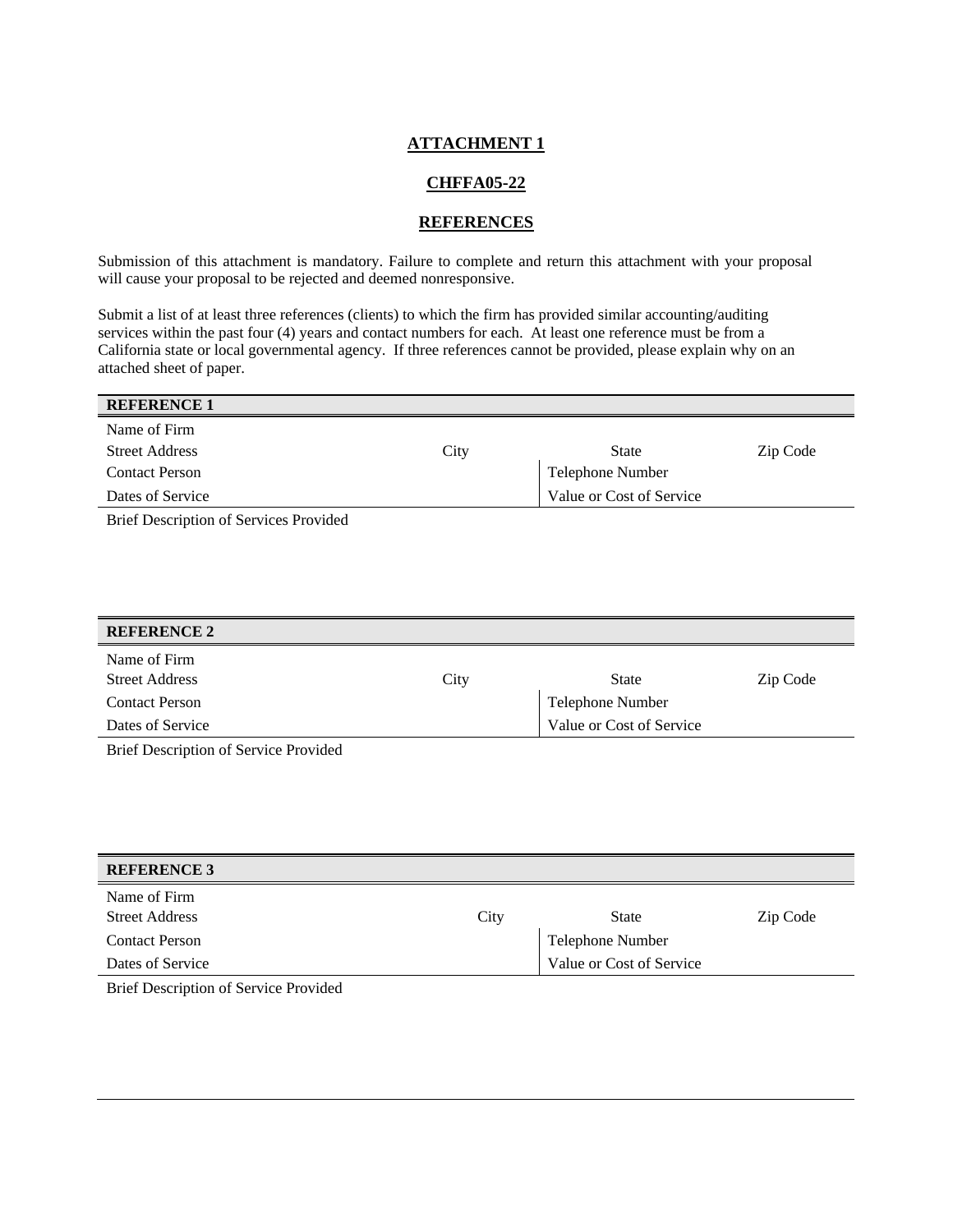## **CHFFA05-22**

### **DARFUR CONTRACTING ACT CERTIFICATION**

Pursuant to Public Contract Code Section 10478, if a bidder or proposer currently or within the previous three years has had business activities or other operations outside of the United States, it must certify that it is not a "scrutinized" company as defined in Public Contract Code Section 10476.

Therefore, to be eligible to submit a bid or proposal, please insert your company name and Federal ID Number and complete only **one** of the following three paragraphs (via initials for Paragraph # 1 or Paragraph # 2, or via initials and certification for Paragraph # 3):

| Company/Vendor Name (Printed)                                           | Federal ID Number |
|-------------------------------------------------------------------------|-------------------|
|                                                                         |                   |
| <b>Printed Name and Title of Person Initialing (for Options 1 or 2)</b> |                   |
|                                                                         |                   |

- 1. We do not currently have, and have not had within the previous Initials three years, business activities or other operations outside of the United States. **OR** 2. We are a scrutinized company as defined in Public Contract Code Initials Section 10476, but we have received written permission from the Department of General Services (DGS) to submit a bid or proposal pursuant to Public Contract Code Section 10477(b). A copy of the written permission from DGS is included with our bid or proposal. **OR** 3. \_\_\_\_\_ We currently have, or we have had within the previous three years,
- Initials business activities or other operations outside of the United States, + certification but we certify below that we are not a scrutinized company below as defined in Public Contract Code Section 10476.

#### **CERTIFICATION For # 3.**

I, the official named below, CERTIFY UNDER PENALTY OF PERJURY that I am duly authorized to legally bind the prospective proposer/bidder to the clause listed above in # 3. This certification is made under the laws of the State of California.

| $ By$ (Authorized Signature)                    |                                            |  |
|-------------------------------------------------|--------------------------------------------|--|
| <b>Printed Name and Title of Person Signing</b> |                                            |  |
| <b>Date Executed</b>                            | <i>Executed in the County and State of</i> |  |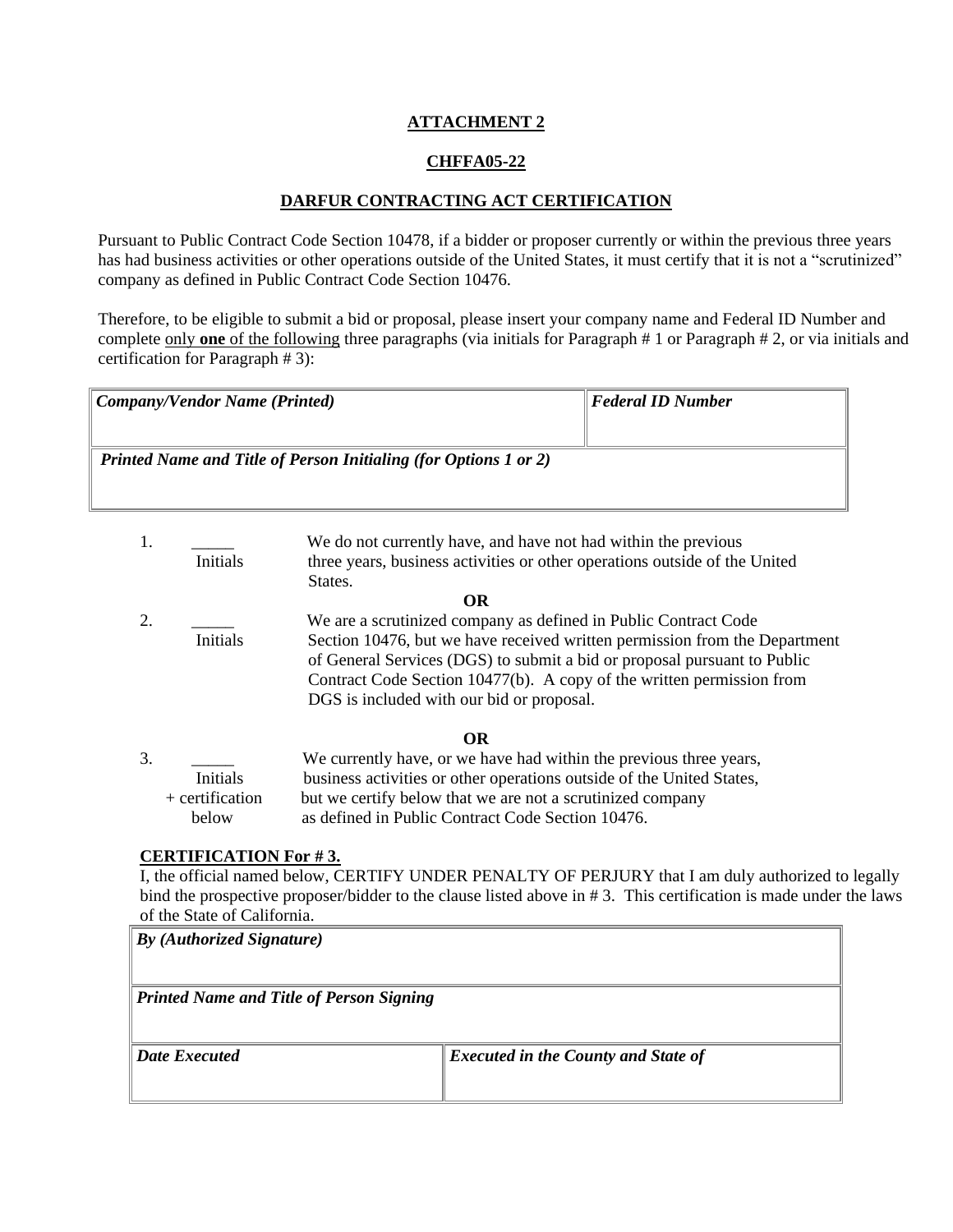## **CHFFA05-22**

# **PAYEE DATA RECORD (STD. 204)**

All firms must complete the **Payee Data Record (STD. 204**) and include it with their proposal response. The Payee Data Record form can be accessed from the following link: <https://www.documents.dgs.ca.gov/dgs/fmc/pdf/std204.pdf>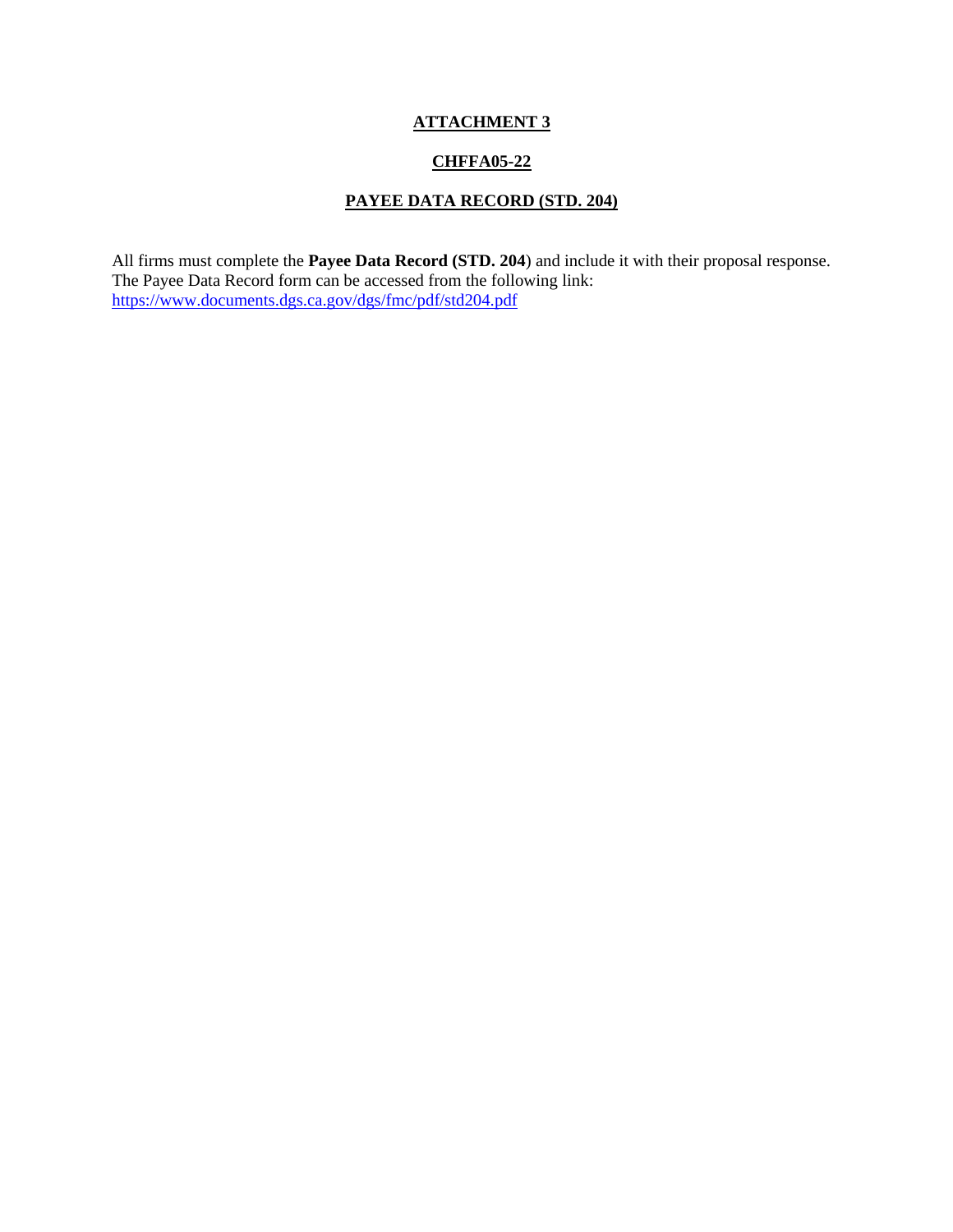## **CHFFA05-22**

#### **CONTRACTOR'S CERTIFICATION CLAUSES (CCC 04/2017)**

### **CERTIFICATION**

I, the official named below, CERTIFY UNDER PENALTY OF PERJURY that I am duly authorized to legally bind the prospective Contractor to the clause(s) listed below. This certification is made under the laws of the State of California.

| Contractor/Bidder Firm Name (Printed)    |                           | <b>Federal ID Number</b> |
|------------------------------------------|---------------------------|--------------------------|
|                                          |                           |                          |
| By (Authorized Signature)                |                           |                          |
|                                          |                           |                          |
| Printed Name and Title of Person Signing |                           |                          |
|                                          |                           |                          |
| Date Executed                            | Executed in the County of |                          |
|                                          |                           |                          |

# **CONTRACTOR CERTIFICATION CLAUSES**

1. STATEMENT OF COMPLIANCE: Contractor has, unless exempted, complied with the nondiscrimination program requirements. (Gov. Code §12990 (a-f) and CCR, Title 2, Section 11102) (Not applicable to public entities.)

2. DRUG-FREE WORKPLACE REQUIREMENTS: Contractor will comply with the requirements of the Drug-Free Workplace Act of 1990 and will provide a drug-free workplace by taking the following actions:

a. Publish a statement notifying employees that unlawful manufacture, distribution, dispensation, possession, or use of a controlled substance is prohibited and specifying actions to be taken against employees for violations.

b. Establish a Drug-Free Awareness Program to inform employees about:

1) the dangers of drug abuse in the workplace

2) the person's or organization's policy of maintaining a drug-free workplace

3) any available counseling, rehabilitation, and employee assistance programs; and,

4) penalties that may be imposed upon employees for drug abuse violations.

c. Every employee who works on the proposed Agreement will:

1) receive a copy of the company's drug-free workplace policy statement; and,

2) agree to abide by the terms of the company's statement as a condition of employment on the Agreement.

Failure to comply with these requirements may result in suspension of payments under the Agreement or termination of the Agreement or both and Contractor may be ineligible for award of any future State agreements if the department determines that any of the following has occurred: the Contractor has made false certification or violated the certification by failing to carry out the requirements as noted above. (Gov. Code §8350 et seq.)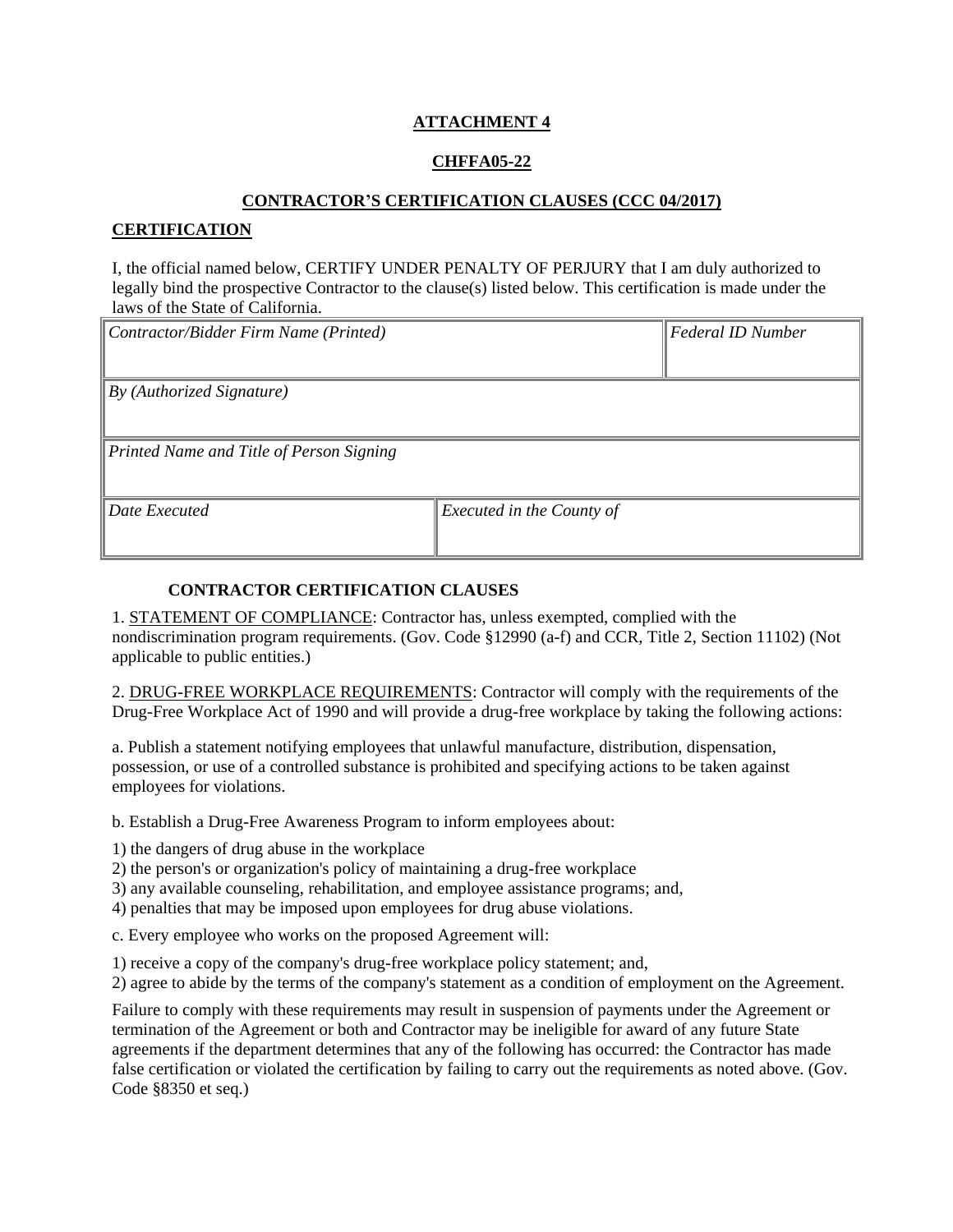3. NATIONAL LABOR RELATIONS BOARD CERTIFICATION: Contractor certifies that no more than one (1) final unappealable finding of contempt of court by a federal court has been issued against Contractor within the immediately preceding two-year period because of Contractor's failure to comply with an order of a federal court, which orders Contractor to comply with an order of the National Labor Relations Board. (Pub. Contract Code §10296) (Not applicable to public entities.)

4. CONTRACTS FOR LEGAL SERVICES \$50,000 OR MORE- PRO BONO REQUIREMENT: Contractor hereby certifies that Contractor will comply with the requirements of Section 6072 of the Business and Professions Code, effective January 1, 2003.

Contractor agrees to make a good faith effort to provide a minimum number of hours of pro bono legal services during each year of the contract equal to the lessor of 30 multiplied by the number of full-time attorneys in the firm's offices in the State, with the number of hours prorated on an actual day basis for any contract period of less than a full year or 10% of its contract with the State.

Failure to make a good faith effort may be cause for non-renewal of a state contract for legal services and may be taken into account when determining the award of future contracts with the State for legal services.

5. EXPATRIATE CORPORATIONS: Contractor hereby declares that it is not an expatriate corporation or subsidiary of an expatriate corporation within the meaning of Public Contract Code Section 10286 and 10286.1 and is eligible to contract with the State of California.

# 6. SWEATFREE CODE OF CONDUCT:

a. All Contractors contracting for the procurement or laundering of apparel, garments or corresponding accessories, or the procurement of equipment, materials, or supplies, other than procurement related to a public works contract, declare under penalty of perjury that no apparel, garments or corresponding accessories, equipment, materials, or supplies furnished to the state pursuant to the contract have been laundered or produced in whole or in part by sweatshop labor, forced labor, convict labor, indentured labor under penal sanction, abusive forms of child labor or exploitation of children in sweatshop labor, or with the benefit of sweatshop labor, forced labor, convict labor, indentured labor under penal sanction, abusive forms of child labor or exploitation of children in sweatshop labor. The contractor further declares under penalty of perjury that they adhere to the Sweatfree Code of Conduct as set forth on the California Department of Industrial Relations website located at [www.dir.ca.gov,](http://www.dir.ca.gov/) and Public Contract Code Section 6108.

b. The contractor agrees to cooperate fully in providing reasonable access to the contractor's records, documents, agents or employees, or premises if reasonably required by authorized officials of the contracting agency, the Department of Industrial Relations, or the Department of Justice to determine the contractor's compliance with the requirements under paragraph (a).

7. DOMESTIC PARTNERS: For contracts of \$100,000 or more, Contractor certifies that Contractor is in compliance with Public Contract Code section 10295.3.

8. GENDER IDENTITY: For contracts of \$100,000 or more, Contractor certifies that Contractor is in compliance with Public Contract Code section 10295.35.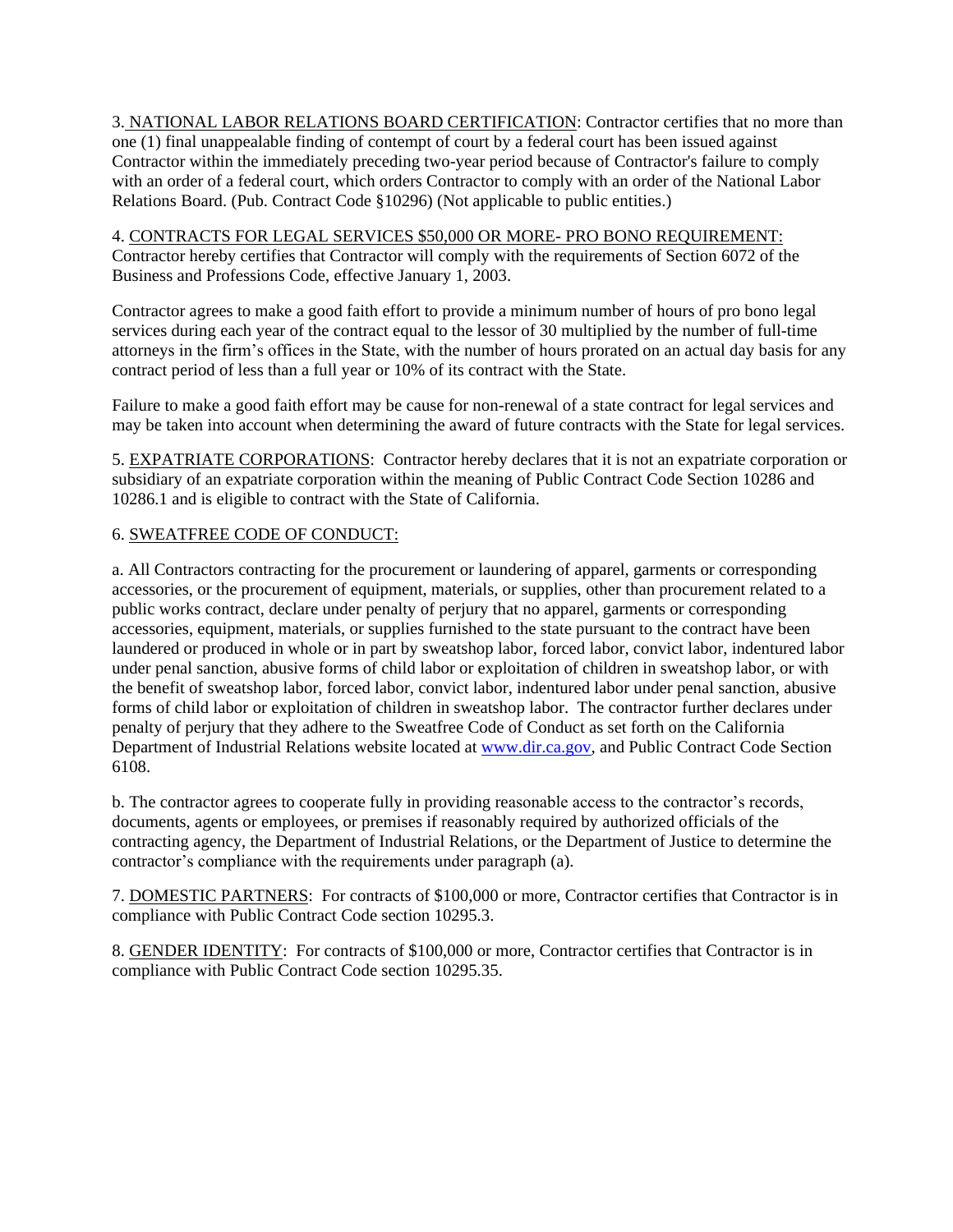#### **DOING BUSINESS WITH THE STATE OF CALIFORNIA**

The following laws apply to persons or entities doing business with the State of California.

1. CONFLICT OF INTEREST: Contractor needs to be aware of the following provisions regarding current or former state employees. If Contractor has any questions on the status of any person rendering services or involved with the Agreement, the awarding agency must be contacted immediately for clarification.

Current State Employees (Pub. Contract Code §10410):

1). No officer or employee shall engage in any employment, activity, or enterprise from which the officer or employee receives compensation or has a financial interest, and which is sponsored or funded by any state agency, unless the employment, activity or enterprise is required as a condition of regular state employment.

2). No officer or employee shall contract on his or her own behalf as an independent contractor with any state agency to provide goods or services.

Former State Employees (Pub. Contract Code §10411):

1). For the two-year period from the date, he or she left state employment, no former state officer or employee may enter into a contract in which he or she engaged in any of the negotiations, transactions, planning, arrangements, or any part of the decision-making process relevant to the contract while employed in any capacity by any state agency.

2). For the twelve-month period from the date, he or she left state employment, no former state officer or employee may enter into a contract with any state agency if he or she was employed by that state agency in a policy-making position in the same general subject area as the proposed contract within the 12-month period prior to his or her leaving state service.

If Contractor violates any provisions of above paragraphs, such action by Contractor shall render this Agreement void. (Pub. Contract Code §10420)

Members of boards and commissions are exempt from this section if they do not receive payment other than payment of each meeting of the board or commission, payment for preparatory time and payment for per diem. (Pub. Contract Code §10430 (e))

2. LABOR CODE/WORKERS' COMPENSATION: Contractor needs to be aware of the provisions which require every employer to be insured against liability for Worker's Compensation or to undertake selfinsurance in accordance with the provisions, and Contractor affirms to comply with such provisions before commencing the performance of the work of this Agreement. (Labor Code Section 3700)

3. AMERICANS WITH DISABILITIES ACT: Contractor assures the State that it complies with the Americans with Disabilities Act (ADA) of 1990, which prohibits discrimination on the basis of disability, as well as all applicable regulations and guidelines issued pursuant to the ADA. (42 U.S.C. 12101 et seq.)

4. CONTRACTOR NAME CHANGE: An amendment is required to change the Contractor's name as listed on this Agreement. Upon receipt of legal documentation of the name change the State will process the amendment. Payment of invoices presented with a new name cannot be paid prior to approval of said amendment.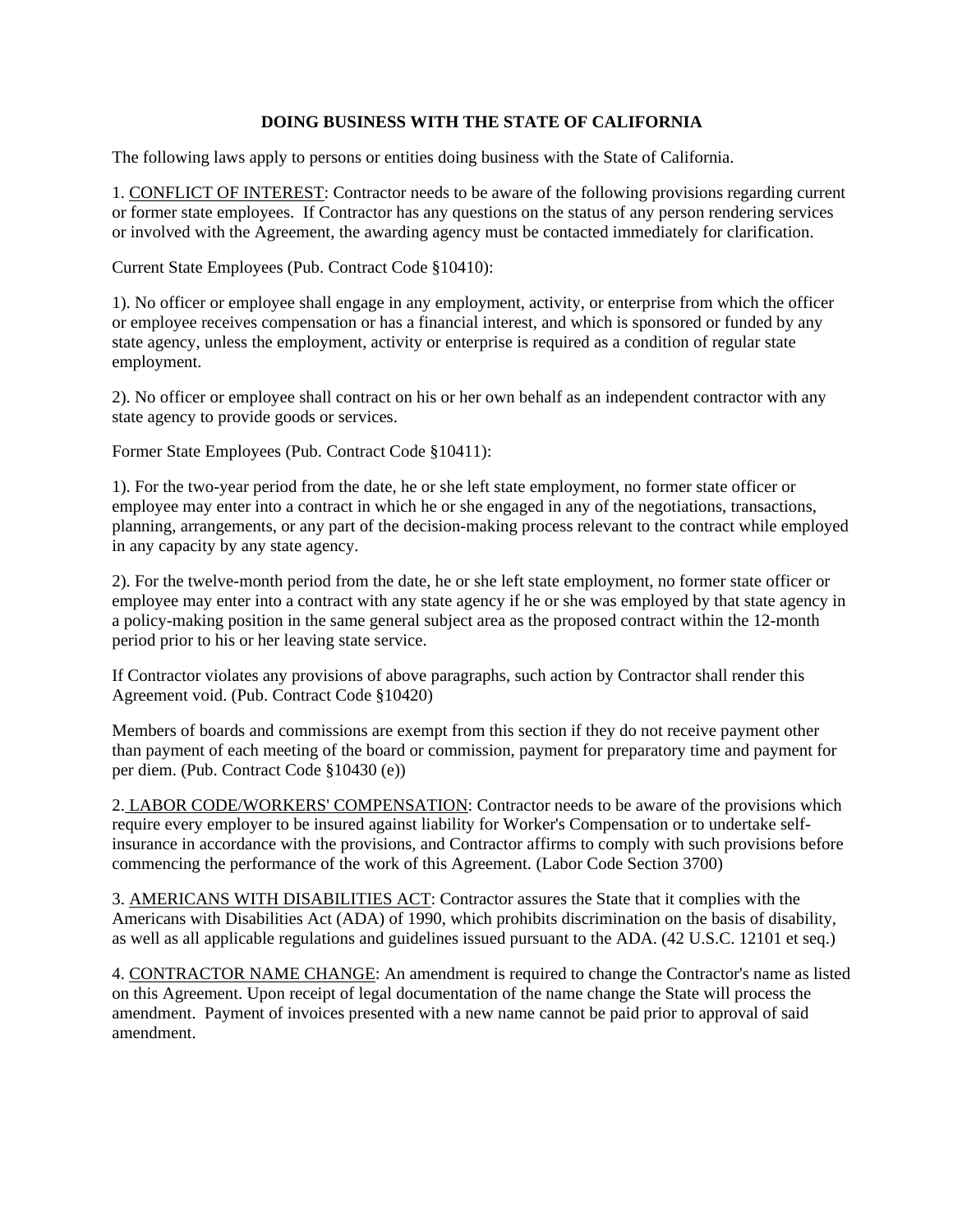## 5. CORPORATE QUALIFICATIONS TO DO BUSINESS IN CALIFORNIA:

a. When agreements are to be performed in the state by corporations, the contracting agencies will be verifying that the contractor is currently qualified to do business in California to ensure that all obligations due to the state are fulfilled.

b. "Doing business" is defined in R&TC Section 23101 as actively engaging in any transaction for the purpose of financial or pecuniary gain or profit. Although there are some statutory exceptions to taxation, rarely will a corporate contractor performing within the state not be subject to the franchise tax.

c. Both domestic and foreign corporations (those incorporated outside of California) must be in good standing to be qualified to do business in California. Agencies will determine whether a corporation is in good standing by calling the Office of the Secretary of State.

6. RESOLUTION: A county, city, district, or other local public body must provide the State with a copy of a resolution, order, motion, or ordinance of the local governing body which by law has authority to enter into an agreement, authorizing execution of the agreement.

7. AIR OR WATER POLLUTION VIOLATION: Under the State laws, the Contractor shall not be*:* (1) in violation of any order or resolution not subject to review promulgated by the State Air Resources Board or an air pollution control district; (2) subject to cease and desist order not subject to review issued pursuant to Section 13301 of the Water Code for violation of waste discharge requirements or discharge prohibitions; or (3) finally determined to be in violation of provisions of federal law relating to air or water pollution.

8. PAYEE DATA RECORD FORM STD. 204: This form must be completed by all contractors that are not another state agency or other governmental entity.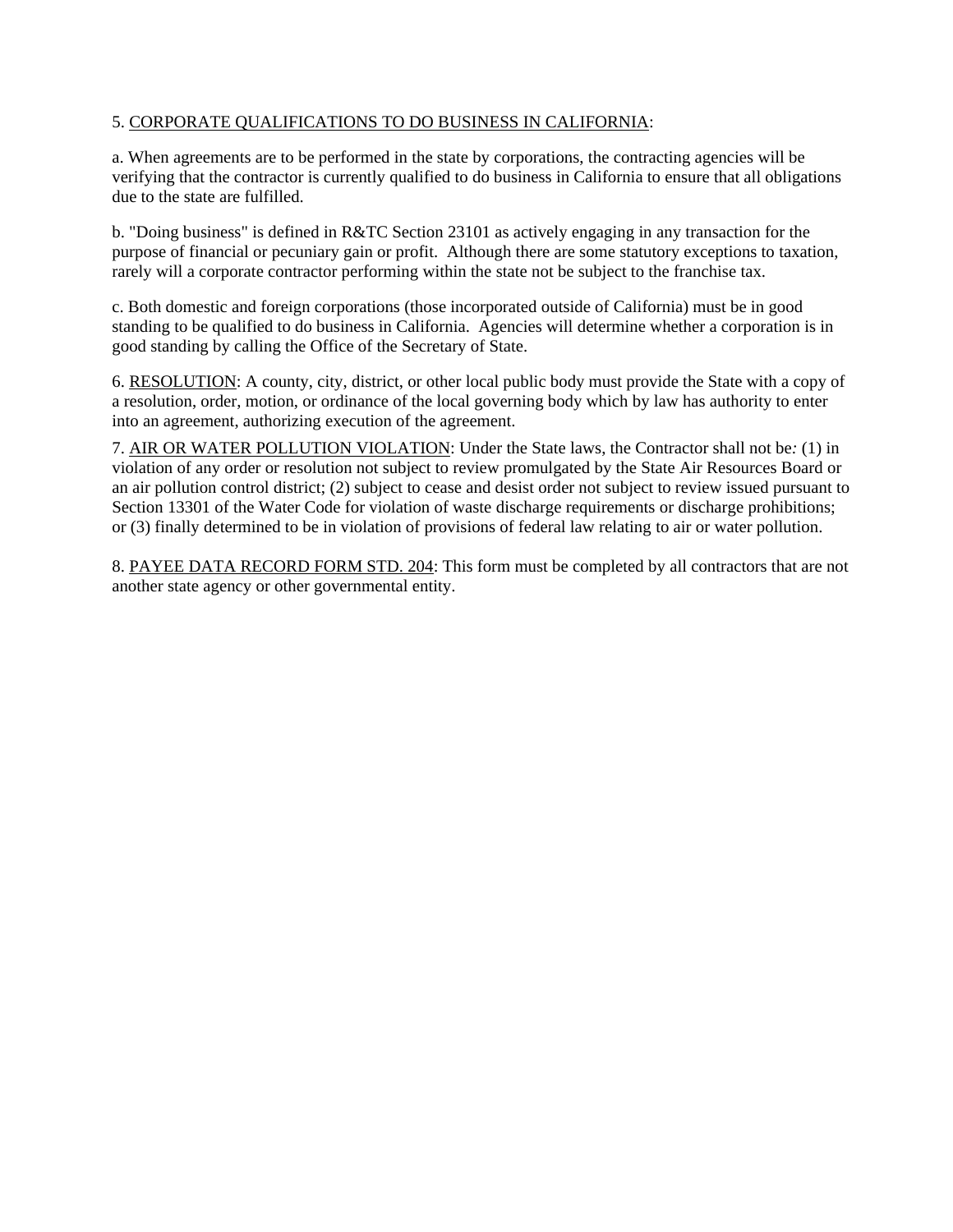#### **CHFFA05-22**

#### **STATE BAR OF CALIFORNIA CERTIFICATION FORM**

In order to clarify that your firm meets the minimum qualifications presented within the Authority's, we are requesting the following certification be signed by an authorized representative of your firm.

## **CERTIFICATION**

All attorneys of this firm who will provide services described within the RFI are members of the State Bar of California.

\_\_\_\_\_\_\_\_\_\_\_\_\_\_\_\_\_\_\_\_\_\_\_\_\_\_\_\_\_\_\_\_\_\_\_\_\_\_\_\_\_\_\_\_\_\_\_\_\_\_\_\_\_\_\_\_\_\_\_\_\_\_\_\_\_\_\_\_\_\_\_\_\_\_\_\_\_\_\_\_\_\_\_\_\_

Name of Firm

Authorized Signature

Title

Date

Comments: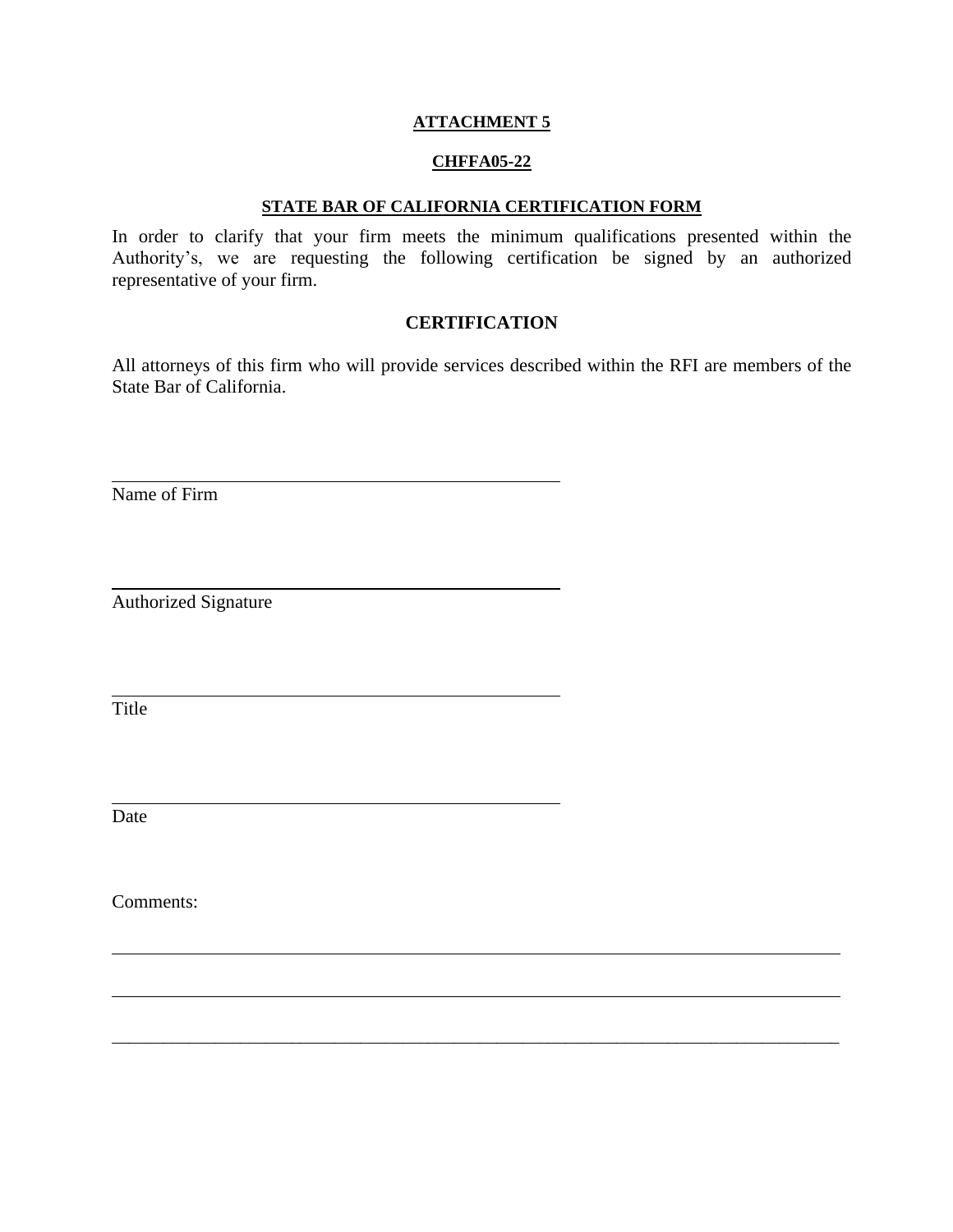#### **CHFFA05-22**

#### **DISABLED VETERAN BUSINESS ENTERPRISE (DVBE) DECLARATION (STD 843)**

Firms who have been certified by California as a DVBE (or who are bidding rental equipment and have obtained the participation of subcontractors certified by California as a DVBE) must also submit a completed form **STD. 843 (Disabled Veteran Business Enterprise Declaration).** All disabled veteran owners and disabled veteran managers of the DVBE(s) must sign the form(s). Should the form not be included with the solicitation, contact the State contracting official or obtain a copy at the following website: [https://www.documents.dgs.ca.gov/dgs/fmc/gs/pd/pd\\_843.pdf.](https://www.documents.dgs.ca.gov/dgs/fmc/gs/pd/pd_843.pdf) The completed form should be included with the proposal response.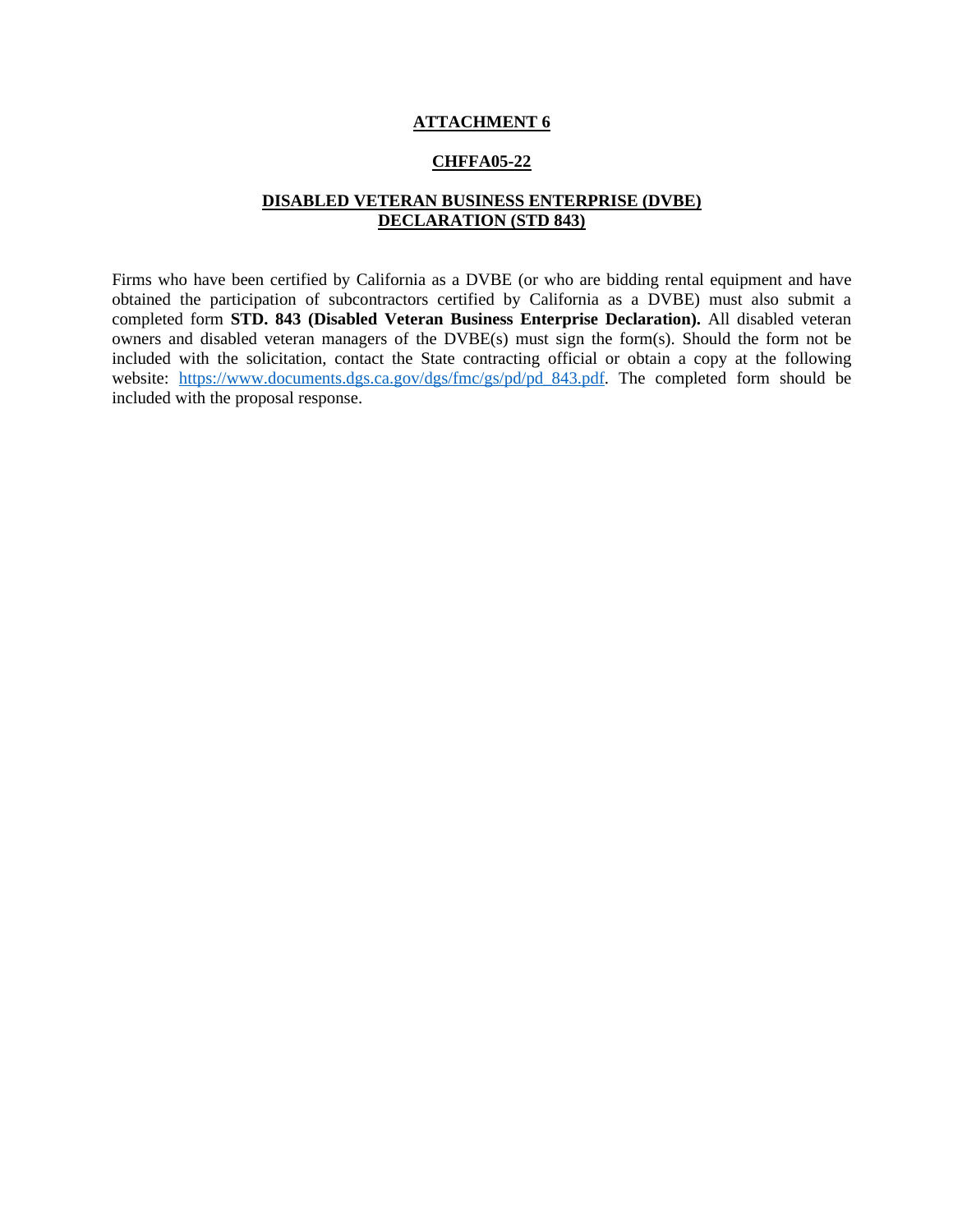## **CHFFA05-22**

#### **BIDDER DECLARATION (GSPD-05-105)**

All firms must complete the **Bidder Declaration (GSPD-05-105)** and include it with the proposal response. When completing the declaration, firms must identify all subcontractors proposed for participation in the contract. Firms awarded a contract are contractually obligated to use the subcontractors for the corresponding work identified unless the State agrees to a substitution, and it is incorporated by amendment to the contract.

The Bidder Declaration (GSPD-05-105) can be accessed from the following link:

<https://www.documents.dgs.ca.gov/dgs/fmc/gs/pd/gspd05-105.pdf>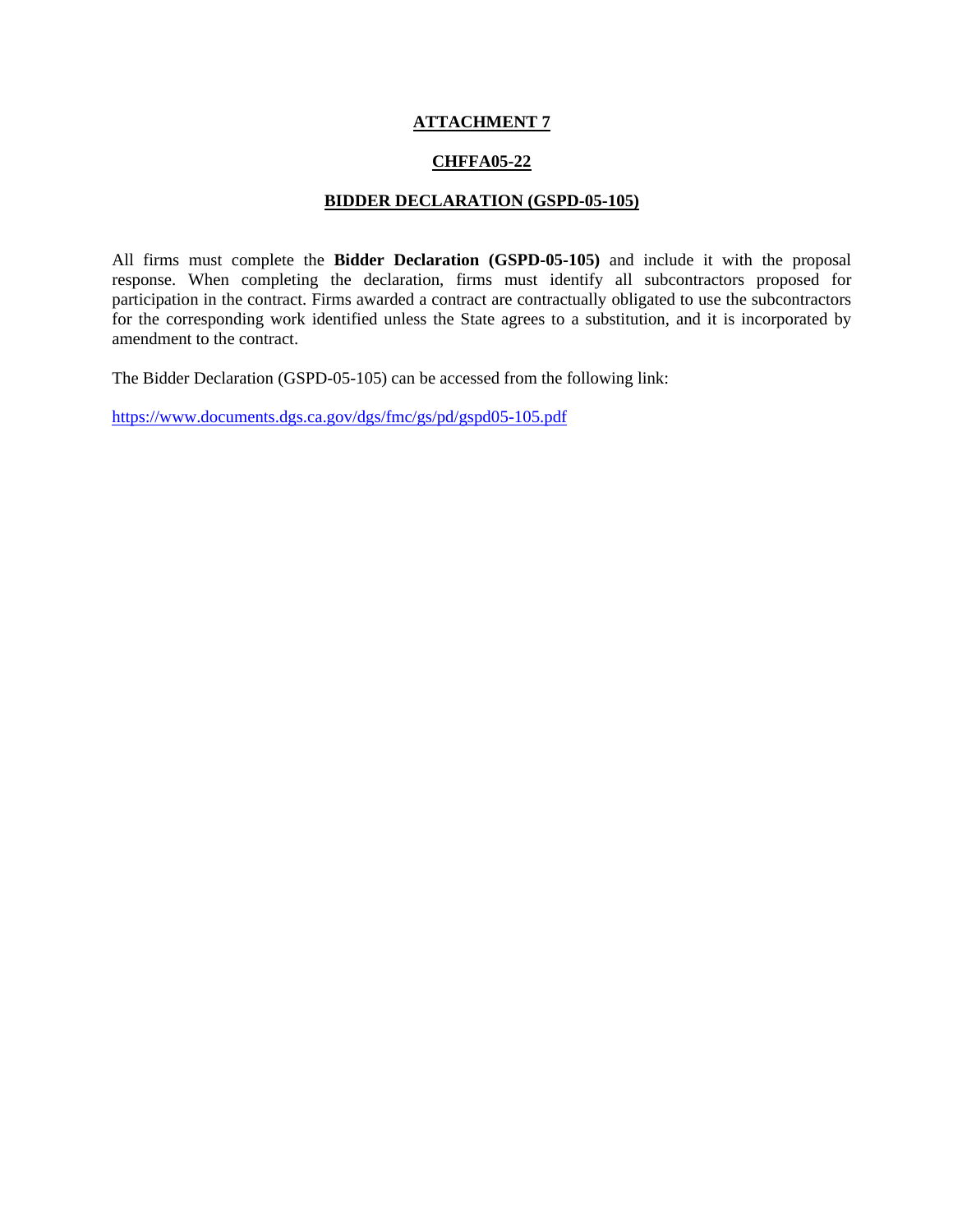#### **SCO ID:**

# STATE OF CALIFORNIA - DEPARTMENT OF GENERAL SERVICES

| STANDARD AGREEMENT                                       |                                                               | <b>AGREEMENT NUMBER</b>                                                                                   | PURCHASING AUTHORITY NUMBER (If<br>Applicable) |            |  |
|----------------------------------------------------------|---------------------------------------------------------------|-----------------------------------------------------------------------------------------------------------|------------------------------------------------|------------|--|
| STD 213 (Rev. 04/2020)                                   |                                                               | <b>SAMPLE</b>                                                                                             |                                                |            |  |
|                                                          |                                                               | 1. This Agreement is entered into between the Contracting Agency and the Contractor named below:          |                                                |            |  |
|                                                          | CONTRACTING AGENCY NAME                                       |                                                                                                           |                                                |            |  |
|                                                          | California Health Facilities Financing Authority (CHFFA)      |                                                                                                           |                                                |            |  |
| <b>CONTRACTOR NAME</b>                                   |                                                               |                                                                                                           |                                                |            |  |
| To Be Determined                                         |                                                               |                                                                                                           |                                                |            |  |
|                                                          | 2. The term of this Agreement is:                             |                                                                                                           |                                                |            |  |
| <b>START DATE</b>                                        |                                                               |                                                                                                           |                                                |            |  |
|                                                          |                                                               | September 1, 2022 (or upon approval by the State of California, whichever is later)                       |                                                |            |  |
| <b>THROUGH END DATE</b>                                  |                                                               |                                                                                                           |                                                |            |  |
| June 30, 2024 (plus one optional one-year extension)     |                                                               |                                                                                                           |                                                |            |  |
| 3. The maximum amount of this Agreement is:              |                                                               |                                                                                                           |                                                |            |  |
| 75,000.00 (Seventy-five thousand dollars and zero cents) |                                                               |                                                                                                           |                                                |            |  |
|                                                          | reference made a part of the Agreement.                       | 4. The parties agree to comply with the terms and conditions of the following exhibits, which are by this |                                                |            |  |
| <b>Exhibits</b>                                          |                                                               | Title                                                                                                     |                                                | Pages      |  |
| Exhibit A                                                | Scope of Work                                                 |                                                                                                           |                                                | 2          |  |
| Exhibit A,<br>Attachment 1                               | <b>Resumes of Key Personnel</b>                               |                                                                                                           |                                                | <b>TBD</b> |  |
| Exhibit B                                                | <b>Budget Detail and Payment Provisions</b><br>$\overline{2}$ |                                                                                                           |                                                |            |  |
| Exhibit C                                                | General Terms and Conditions - GTC 04/2017                    |                                                                                                           |                                                | 1          |  |
| Exhibit D                                                | <b>Special Terms and Conditions</b>                           |                                                                                                           |                                                | 7          |  |
| Exhibit E                                                | <b>Additional Provisions</b>                                  |                                                                                                           |                                                | 1          |  |
| $\cdot$ .                                                |                                                               | $\mathbf{1}$<br>$\epsilon$                                                                                | $\mathbf{r}$<br>$\mathbf{r}$<br>$C \cdot T$    |            |  |

*Items shown with an asterisk (\*), are hereby incorporated by reference and made part of this agreement as if attached hereto.* 

*These documents can be viewed at<https://www.dgs.ca.gov/OLS/Resources>*

*IN WITNESS WHEREOF, THIS AGREEMENT HAS BEEN EXECUTED BY THE PARTIES HERETO.* **CONTRACTOR**

CONTRACTOR NAME (if other than an individual, state whether a corporation, partnership, etc.) To Be Determined

| <b>STATE OF CALIFORNIA</b>         |              |              |     |
|------------------------------------|--------------|--------------|-----|
| CONTRACTOR AUTHORIZED SIGNATURE    | DATE SIGNED  |              |     |
| PRINTED NAME OF PERSON SIGNING     |              |              |     |
|                                    | <b>TITLE</b> |              |     |
|                                    |              |              |     |
| <b>CONTRACTOR BUSINESS ADDRESS</b> | <b>CITY</b>  | <b>STATE</b> | ZIP |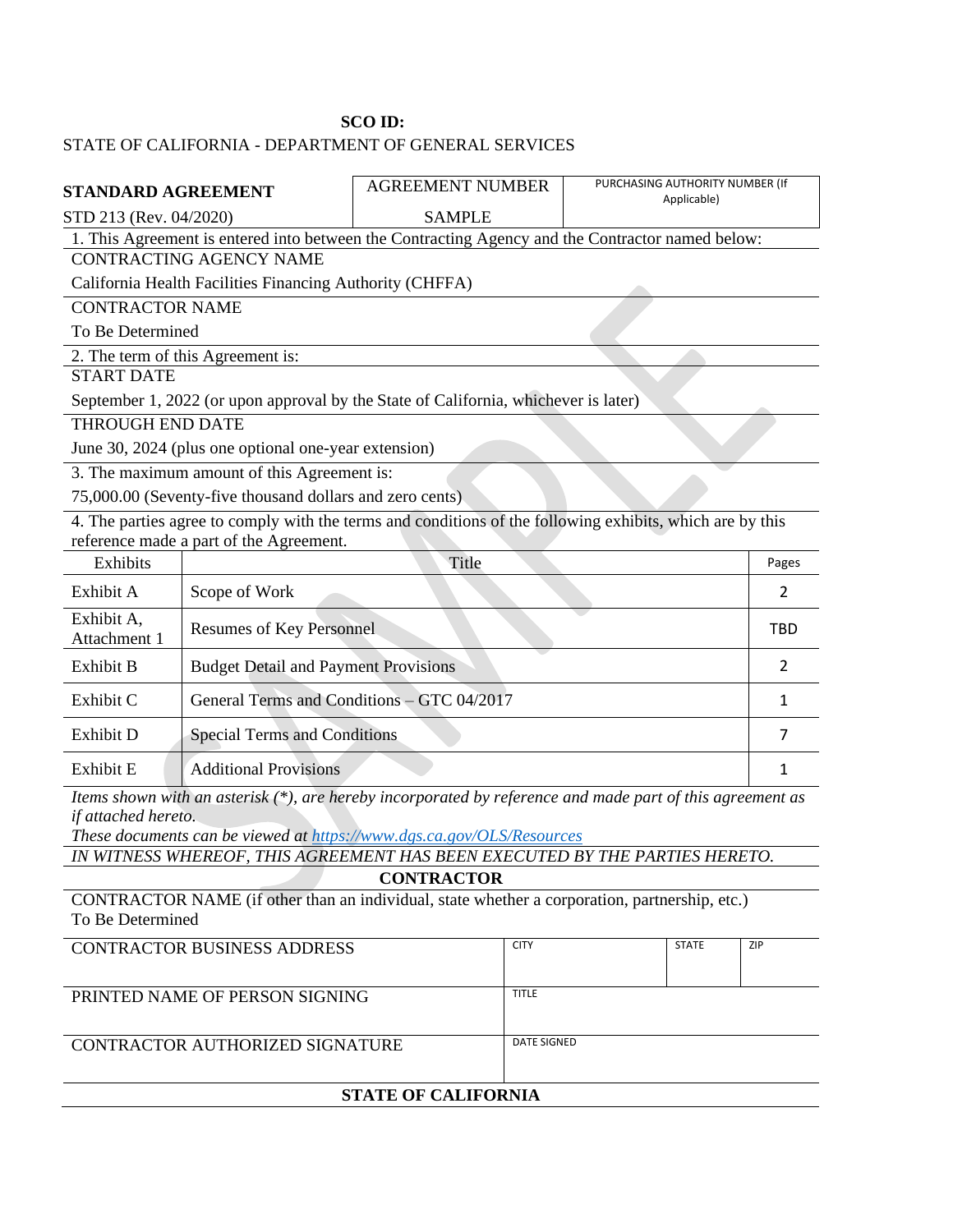CONTRACTING AGENCY NAME California Health Facilities Financing Authority (CHFFA)

| <b>CONTRACTING AGENCY ADDRESS</b><br>915 Capitol Mall, Suite 435 | <b>CITY</b><br>Sacramento                 | <b>STATE</b><br><b>CA</b> | <b>ZIP</b><br>95814 |
|------------------------------------------------------------------|-------------------------------------------|---------------------------|---------------------|
| PRINTED NAME OF PERSON SIGNING<br><b>Frank Moore</b>             | <b>TITLE</b><br><b>Executive Director</b> |                           |                     |
| CONTRACTING AGENCY AUTHORIZED SIGNATURE                          | <b>DATE SIGNED</b>                        |                           |                     |
| CALIFORNIA DEPARTMENT OF GENERAL SERVICES<br>APPROVAL            | <b>EXEMPTION</b> (If Applicable)          |                           |                     |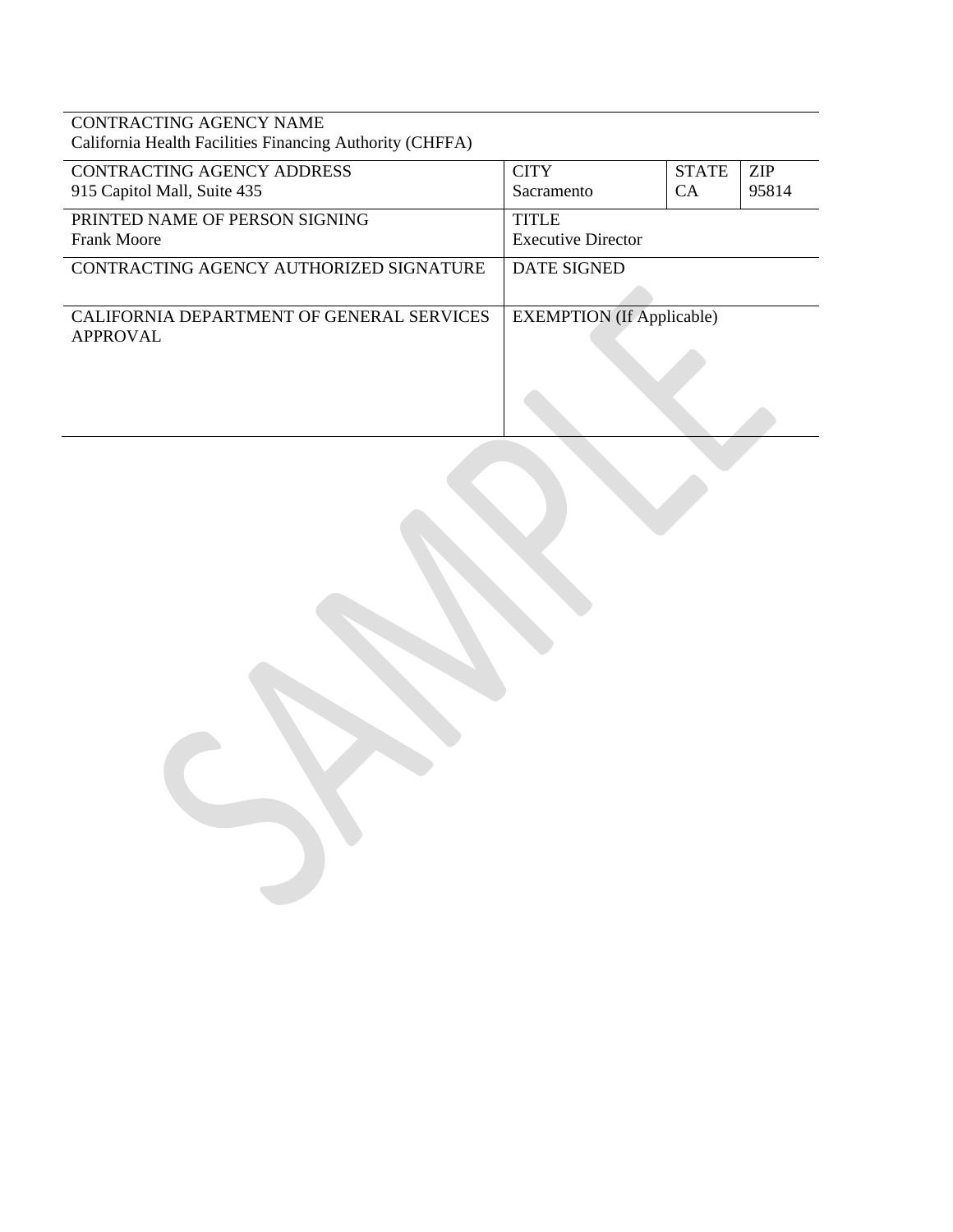#### **SCOPE OF WORK**

#### **1.** a) Issuer's Counsel on Bond Financings

CHFFA may request one of the Firm(s) in the pool to represent CHFFA as Issuer's Counsel on a bond transaction(s). The Firm(s) will perform, in a manner that is timely and reasonable with respect to the following requirements of each transaction:

- i) Review, edit, and advise CHFFA with respect to all documents relevant to the bond transaction, including but not limited to the loan agreement, escrow agreement, indenture, tax certificate, bond purchase agreement, preliminary and final official statements, resolution, etc.
- ii) Attend and represent CHFFA in meetings and conference calls relating to the transaction.
- iii) Identify and advise CHFFA with respect to any legal issues relating to or arising from the transaction.
- iv) Prepare any documents deemed necessary to support Issuer's Counsel Opinions.
- v) Prepare legal opinions traditionally prepared by Issuer's Counsel to bond financings and as requested and necessary.
- vi) Represent CHFFA's legal interests in connection with the transaction, and provide any other legal services requested by CHFFA that are necessary and related to the transaction.
- vii) In all respects, as Issuer's Counsel, represent the best interests of CHFFA and the State of California in all transactions and proceedings.
- viii) Be available on a regular, sometimes daily basis for consultations with CHFFA staff, which may require travel to the office of CHFFA.

#### b) Special Projects

From time to time, one of the Firm(s) in the pool may be assigned to assist CHFFA with special projects on an as-needed basis. Special projects may include, but are not limited to the following:

- i) Assist in the review and revision of CHFFA's tax-exempt bond guidelines.
- ii) Assist CHFFA in creating template bond documents and identify, address, and resolve common policy issues that tend to arise in bond documents from transaction to transaction.
- iii) Assist in the creation and implementation of new financing programs including bond and equipment financing, loans, or grants.
- iv) Assist with audits by the IRS.
- v) Assist in other special projects relating to CHFFA's bond and finance-related issues as CHFFA may request from time to time.
- vi) Assist with the crafting and review of Legislative language or amendments that further the mission of CHFFA.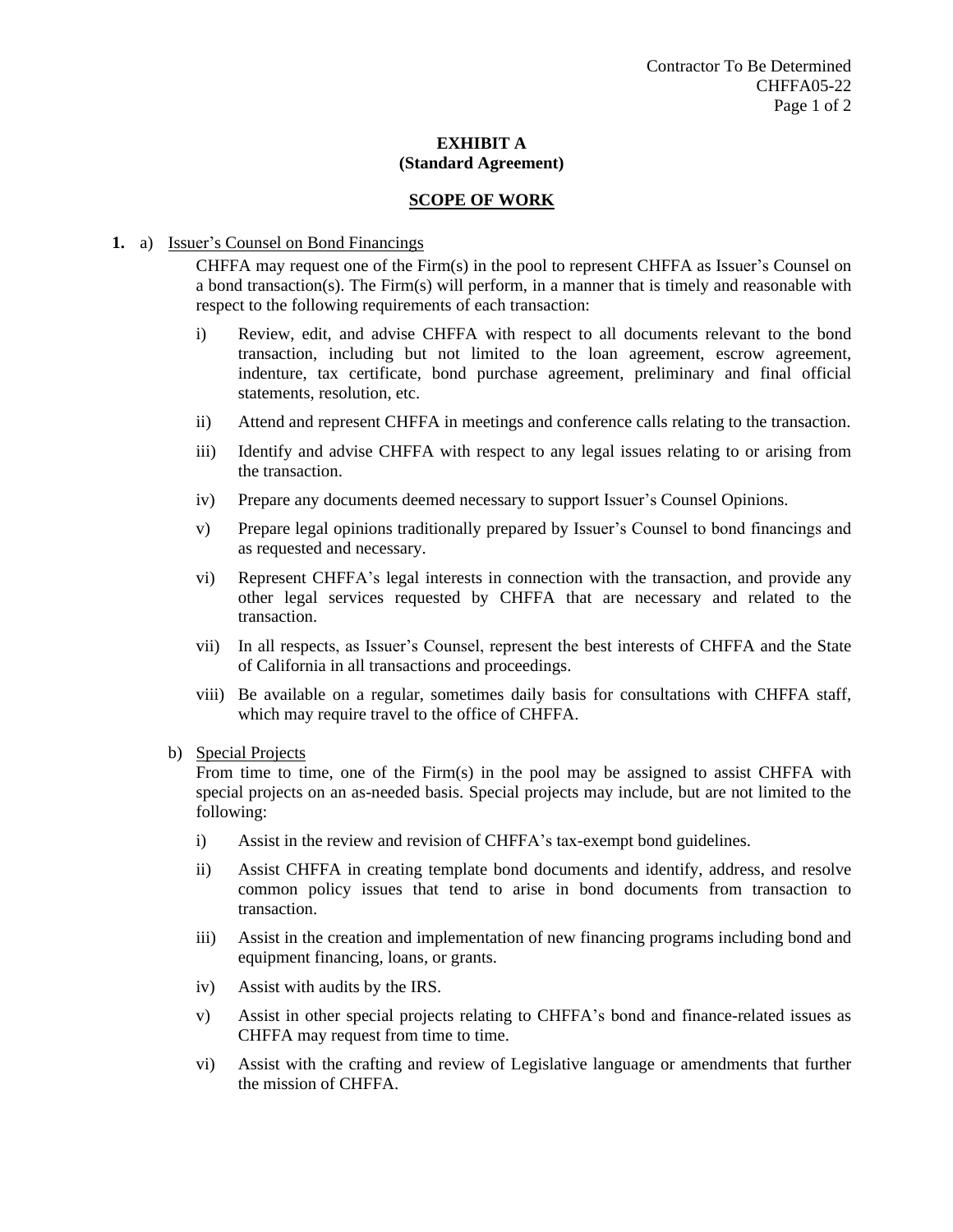# **2.** Term of Agreement

The term of the agreement(s) will be for a two-year period with a one-year option to renew at CHFFA's sole discretion. The term of the agreement(s) is expected to begin on September 1, 2022, pending the agreement(s) is approved by CHFFA and the State of California. The amount of the agreement(s) shall not exceed \$75,000, including any extension exercised by CHFFA.

**3.** The project representatives will be:

|        | State Agency: California Health Facilities | Contractor: To Be Determined |
|--------|--------------------------------------------|------------------------------|
|        | Financing Authority (CHFFA)                |                              |
| Name:  | Ms. Rosalind Brewer                        | Name:                        |
|        | <b>Operations Manager</b>                  |                              |
| Phone: | $(916)$ 653 – 2799                         | Phone:                       |
| Fax:   | $(916)$ 654 – 5362                         | Fax:                         |

All inquiries can be directed to the project representatives identified above.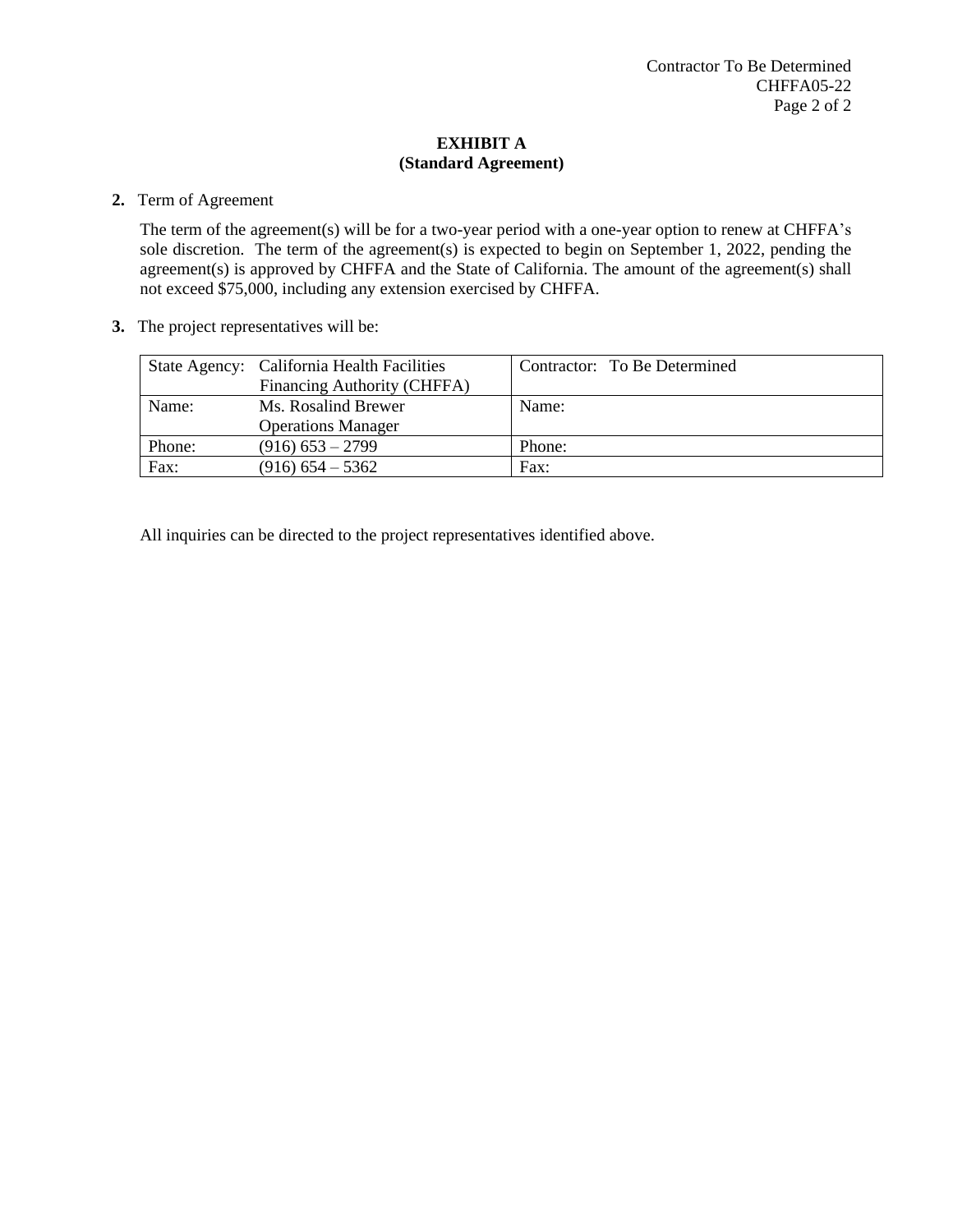Contractor To Be Determined CHFFA05-22 Page 1 of TBD

#### **EXHIBIT A, ATTACHMENT 1 (Standard Agreement)**

# **RESUMES OF KEY PERSONNEL**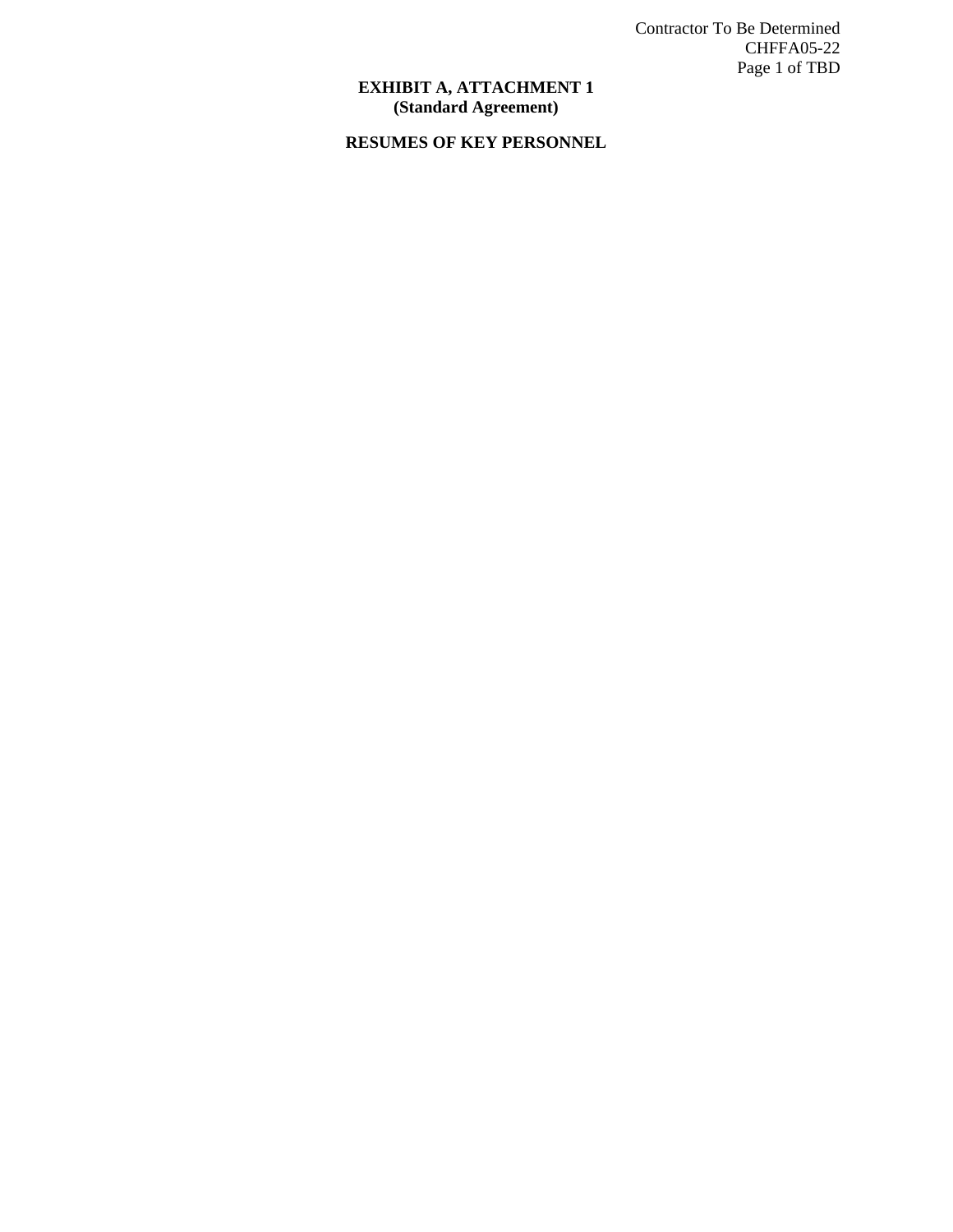## **BUDGET DETAIL AND PAYMENT PROVISIONS**

#### 1. **Invoicing and Payment**

- A. The contract amount may not exceed \$75,000 for the Firm(s) for the term of the agreement, including any extension.
- B. For services satisfactorily rendered, and upon receipt and approval of the invoices, CHFFA agrees to compensate the contractor at the following hourly rates:

| $\bullet$ | Blended hourly rate for professional services | $=$ | $\frac{\mathrm{S}}{\mathrm{F}}$ . |
|-----------|-----------------------------------------------|-----|-----------------------------------|
|           | • Hourly rate for paralegal services          | $=$ | \$/hr.                            |
|           | • Hourly rate for support services            | $=$ | $\frac{\pi}{3}$                   |

- C. The blended hourly rates for professional, paralegal and support services are the rates the Firm(s) will be paid for services for the two-year contract, the one-year option to renew, and any extension of time amendments.
- D. Maximum hours billable for travel to CHFFA may not exceed two hours, unless written prior approval from CHFFA is obtained. Travel, transportation, and per diem expenses shall not exceed the rates payable to State employees. The Firm(s) will be compensated for hours expended by providing a detailed monthly invoice to CHFFA.
- E. Authorized actual expenses incurred will be limited to \$50.00 per transaction, including but not limited to, postage, mailing, courier, printing/reproduction costs, etc. unless written prior approval from CHFFA is obtained. CHFFA will not reimburse the printing of or the copying of electronically received/delivered documents for contractor's in-house use. Actual expenses must be itemized, and receipts must be attached to invoice.

Invoices must be provided to CHFFA and must include:

- The time period covered by the invoice
- A detailed description of each of the services completed for the period; and
- Actual expenses must be itemized, and receipts must be attached to invoice.
- G. Invoices shall include the Agreement Number, CHFFA05-22 and shall be submitted not more frequently than monthly in arrears to:

**CHFFA** 915 Capitol Mall, Suite 435 Sacramento, CA 95814 Attn: Operations Manager

#### 2. **Budget Contingency Clause**

A. It is mutually agreed that if the Budget Act of the current year and/or any subsequent years covered under this Agreement does not appropriate sufficient funds for the program; this Agreement shall be of no further force and effect. In this event, the State shall have no liability to pay any funds whatsoever to Contractor or to furnish any other considerations under this Agreement and Contractor shall not be obligated to perform any provisions of this Agreement.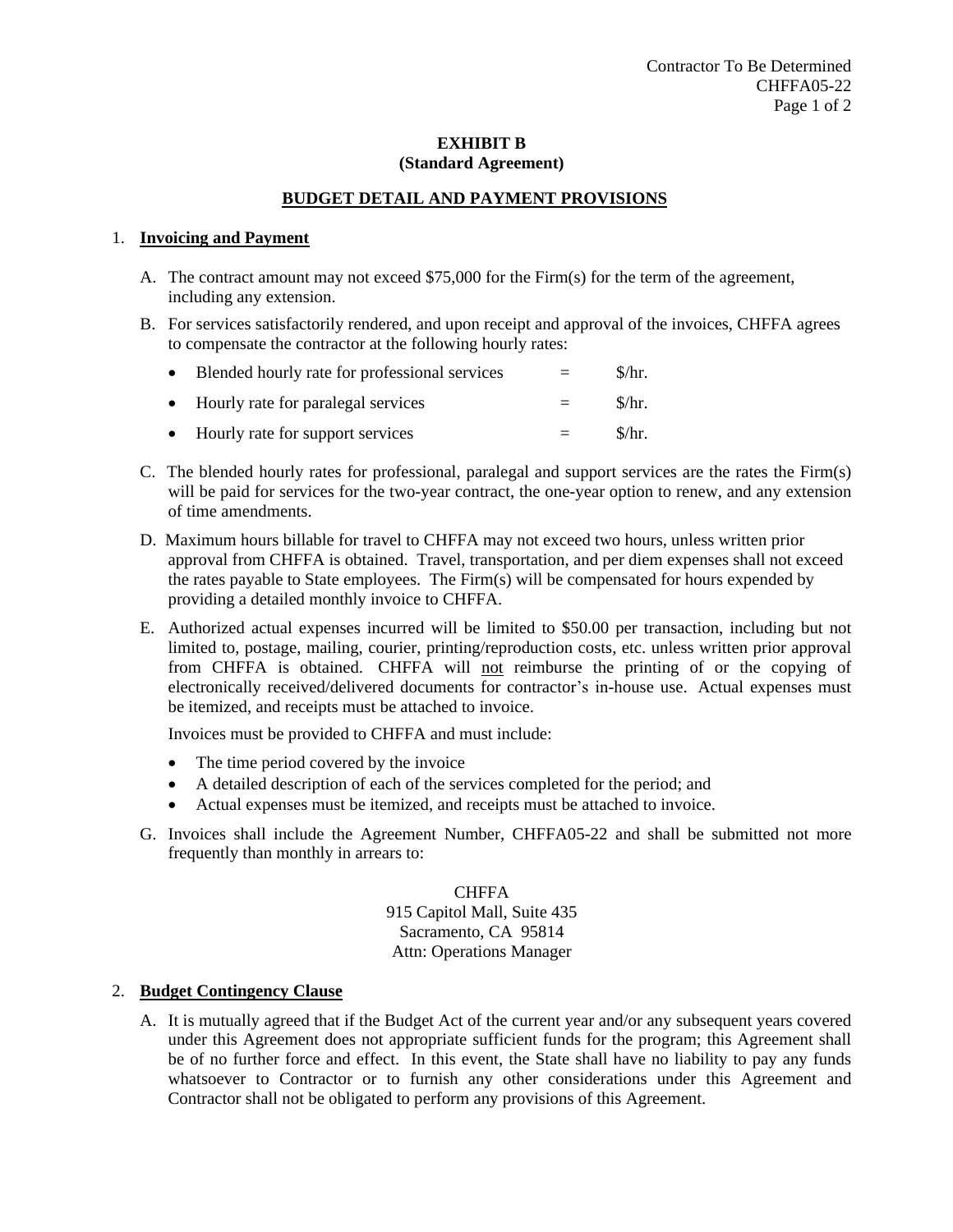B. If funding for any fiscal year is reduced or deleted by the Budget Act for purposes of this program, the State shall have the option to either cancel this Agreement with no liability occurring to the State or offer an agreement amendment to Contractor to reflect the reduced amount.

### 3. **Prompt Payment Clause**

Payment will be made in accordance with, and within the time specified in, Government Code Chapter 4.5, commencing with Section 927.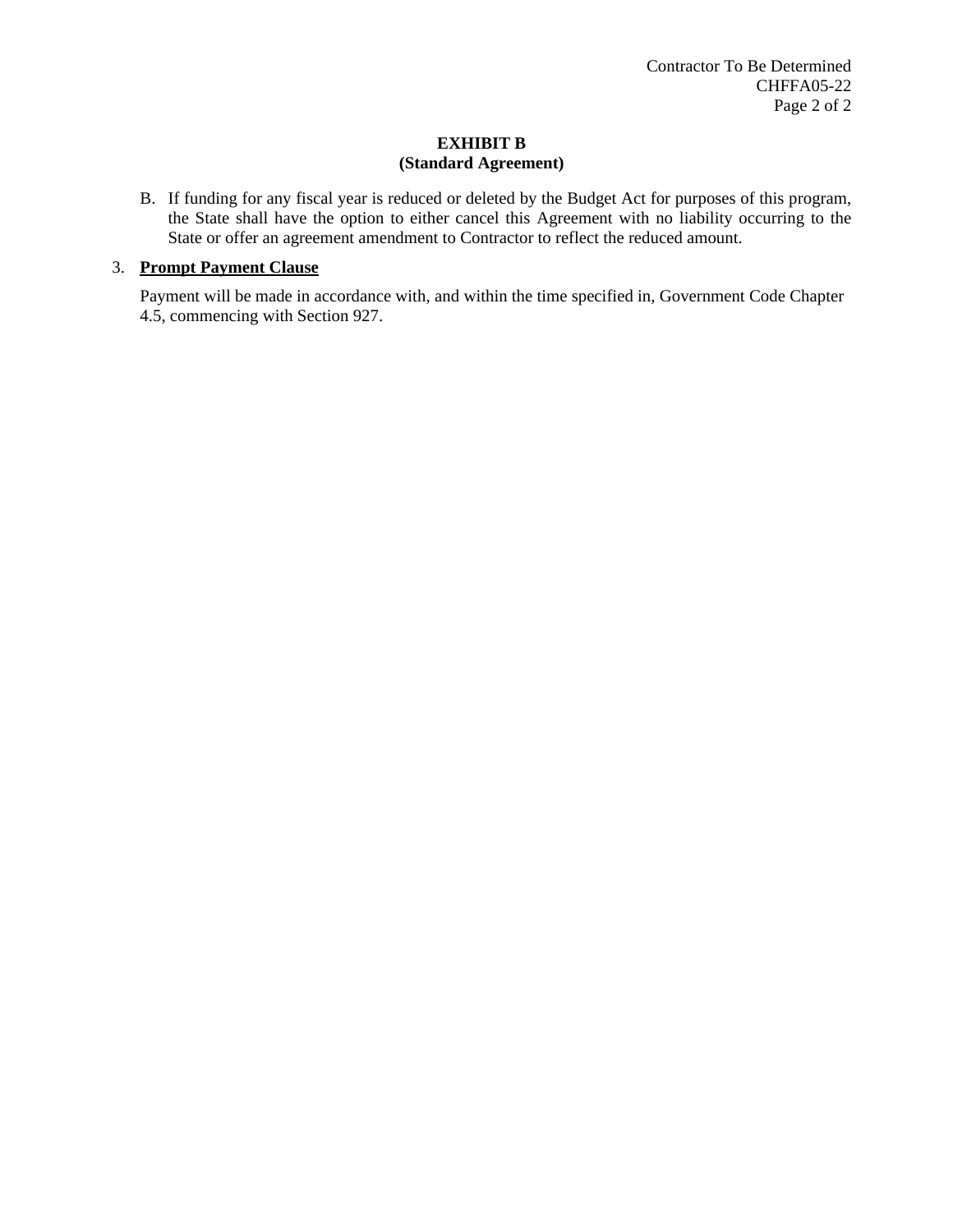# **GENERAL TERMS AND CONDITIONS – GTC 04/2017**

The General Terms and Conditions will be included in the agreement by reference to Internet site: [https://www.dgs.ca.gov/OLS/Resources/Page-Content/Office-of-Legal-Services-Resources-List-](https://www.dgs.ca.gov/OLS/Resources/Page-Content/Office-of-Legal-Services-Resources-List-Folder/Standard-Contract-Language)[Folder/Standard-Contract-Language.](https://www.dgs.ca.gov/OLS/Resources/Page-Content/Office-of-Legal-Services-Resources-List-Folder/Standard-Contract-Language)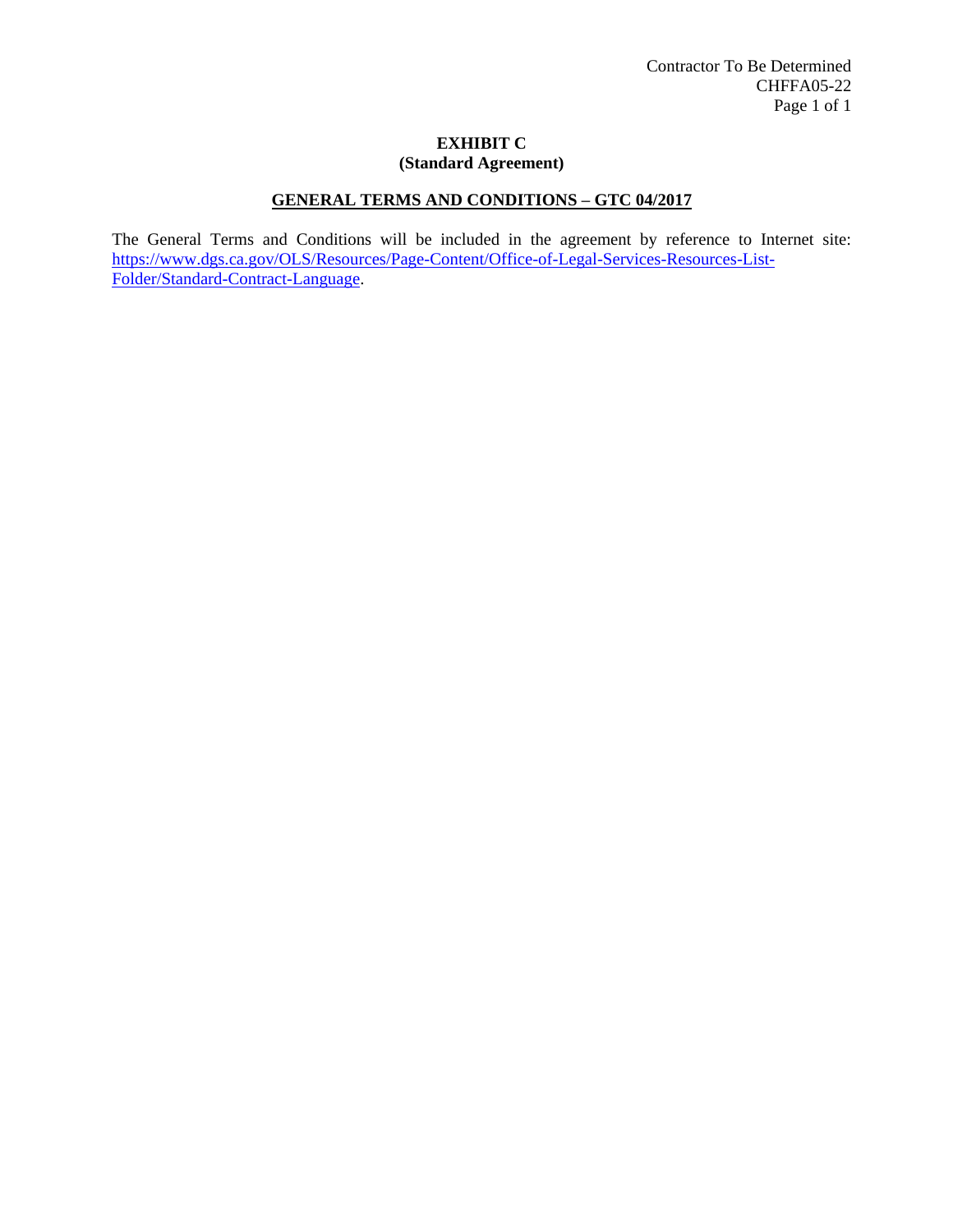## **SPECIAL TERMS AND CONDITIONS**

### **1. Excise Tax**

The State of California is exempt from federal excise taxes, and no payment will be made for any taxes levied on employees' wages. The State will pay for any applicable State of California or local sales or use taxes on the services rendered or equipment or parts supplied pursuant to this Agreement. California may pay any applicable sales and use tax imposed by another state.

#### **2. Settlement of Disputes**

In the event of a dispute, Contractor shall file a "Notice of Dispute" with a Deputy Treasurer of the State Treasurer's Office within ten (10) days of discovery of the problem. Within ten (10) days, the Deputy Treasurer shall meet with the representatives of Contractor and the State identified in of Exhibit A for purposes of resolving the dispute. The decision of the Deputy Treasurer shall be final.

## **3. Evaluation of Contractor**

Pursuant to Public Contract Code sections 10367 and 10369 within sixty (60) days after the completion of this Agreement, the State shall complete a written evaluation of Contractor's performance under this Agreement. If this Agreement is a contract for consultant services and if Contractor did not satisfactorily perform the work, a copy of the evaluation will be sent to the Department of General Services (DGS), Office of Legal Services, and to the Contractor within fifteen (15) working days of the completion of the evaluation in accordance with Public Contract Code section 10371.

#### **4. No Agency Liability**

The Contractor warrants by execution of this Agreement that no person or selling agency has been employed or retained to solicit or secure this Agreement upon agreement or understanding for a commission, percentage, brokerage, or contingent fee, excepting bona fide employees or bona fide established commercial or selling agencies maintained by the Contractor for the purpose of securing business. For breach or violation of this warranty, the State shall, in addition to other remedies provided by law, have the right to annul this Agreement without liability, paying only for the value of the work actually performed, or otherwise recover the full amount of such commission, percentage, brokerage, or contingent fee.

#### **5. Potential Subcontractors**

Nothing contained in this Agreement or otherwise, shall create any contractual relationship between the State and any subcontractors, and no subcontract shall relieve the Contractor of his responsibilities and obligations hereunder. The Contractor agrees to be as fully responsible to the State for the acts and omissions of its subcontractors and of persons either directly or indirectly employed by any of them as it is for the acts and omissions of persons directly employed by the Contractor. The Contractor's obligation to pay its subcontractors is an independent obligation from the obligation of the State to make payments to the Contractor. As a result, the State shall have no obligation to pay or to enforce the payment of any moneys to any subcontractor.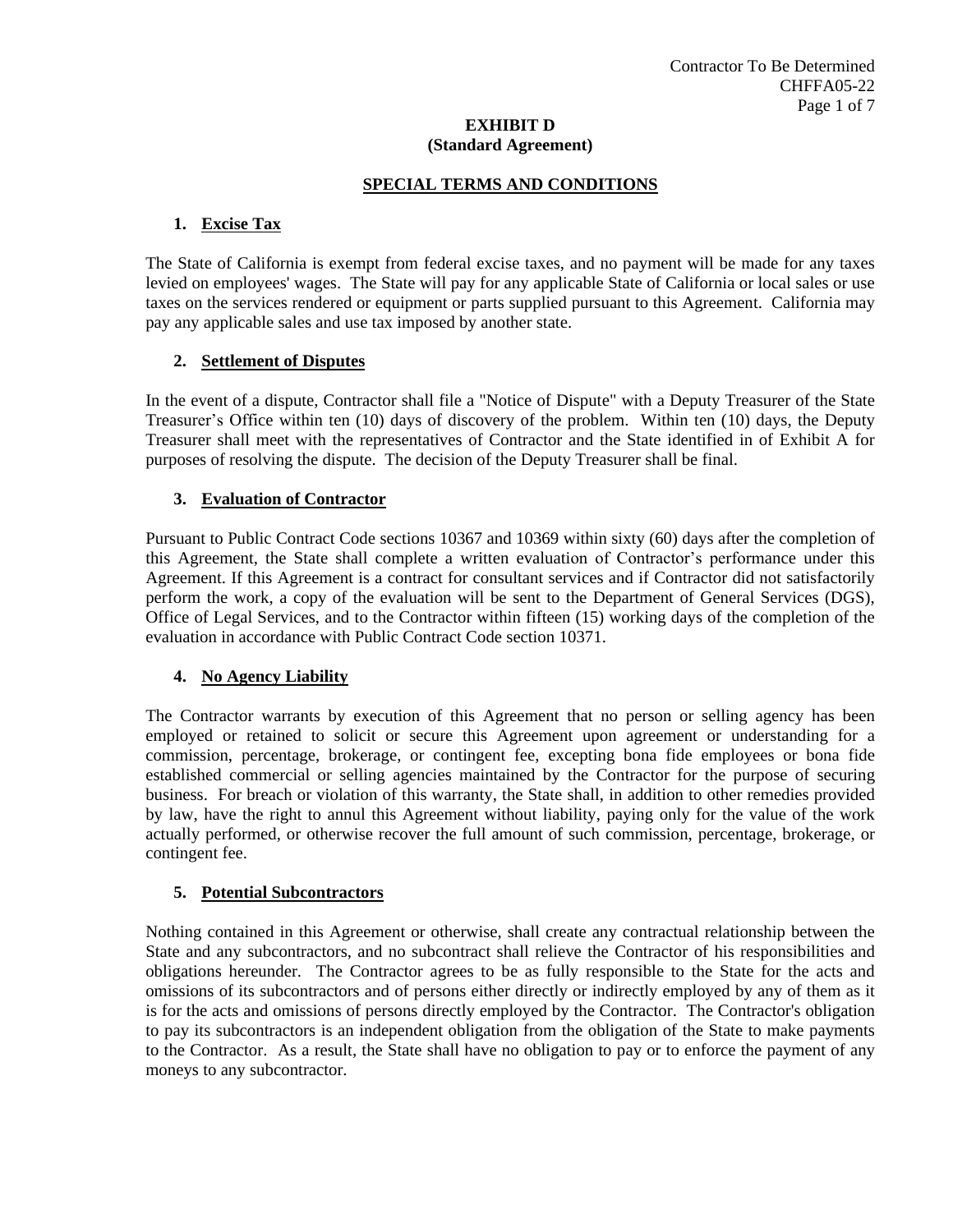# **6. Force Majeure**

Neither party to this Agreement shall be liable for damages resulting from delayed or defective performance when such delays arise out of causes beyond the control and without the fault or negligence of the offending party. Such causes may include, but are not restricted to, acts of God or of the public enemy, acts of the State in its sovereign capacity, fires, floods, power failure, disabling strikes, epidemics, quarantine restrictions, and freight embargoes.

# **7. Waivers**

No delay on the part of any party in exercising any right, power or privilege hereunder shall operate as a waiver thereof, nor shall any waiver on the part of any party of any right, power, or privilege hereunder, nor any single or partial exercise of any right, power, or privilege hereunder, preclude any other or further exercise thereof or the exercise of any other right, power, or privilege hereunder.

## **8. Incorporation of Amendments to Applicable Laws**

Any references to sections of federal or state statutes or regulations shall be deemed to include a reference to any amendments thereof and any successor provisions thereto.

# **9. Confidentiality**

All financial, statistical, personal, technical, and other data and information relating to the operations of the State which are designated confidential by the State and become available to Contractor shall be protected by Contractor from unauthorized use and disclosure.

#### **10. Titles/Section Headings**

Titles and headings are for convenience of reference only and shall have no effect on the construction or legal effect of this Agreement.

# **11. Choice of Law**

Notwithstanding Paragraph 14 of Exhibit C (General Terms and Conditions), this Agreement shall be administered, construed, and enforced according to the laws of the State of California (without regard to any conflict of laws provisions) to the extent such laws have not been preempted by applicable federal law. Any suit brought hereunder, including any action to compel arbitration or to enforce any award or judgment rendered thereby, shall be brought in state court sitting in Sacramento, California, the parties hereby waiving any claim or defense that such forum is not convenient or proper. Each party agrees that any such court shall have in personam jurisdiction over it and consents to service of process in any manner authorized by California law.

# **12. Notices**

The parties agree that to avoid unreasonable delay in the progress of the services performed hereunder, Contractor and the State have designated in Exhibit A specific staff representatives for the purpose of communication between the parties. Any notice or other written communication required, or which may be given hereunder shall be deemed given when delivered personally, or by mail three (3) days after the date of mailing, unless by express mail then upon the date of confirmed receipt, to the representatives named in Exhibit A.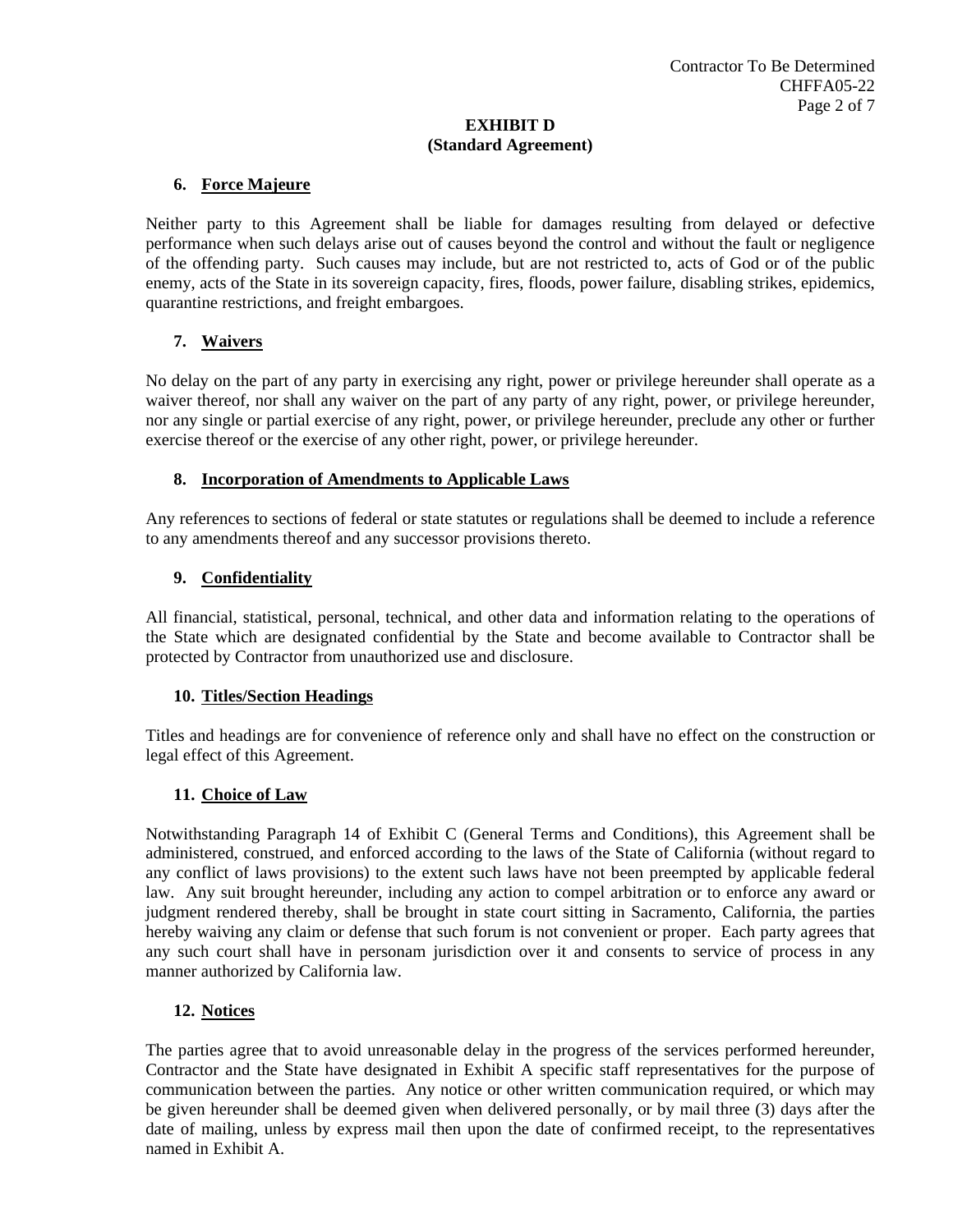Either party hereto may, from time to time by notice in writing served upon the other as aforesaid, designate a different mailing address or a different or additional person to which all such notices or demands thereafter are to be addressed.

### **13. Permits and Licenses**

Contractor shall carry out its duties and responsibilities herein in accordance with, be limited in the exercise of its rights by, and observe and comply with, all federal, state, city and county laws, rules or regulations affecting services under this Agreement. Contractor shall procure and keep in full force and effect during the term of this Agreement all permits and licenses necessary to accomplish the work contemplated in this Agreement.

## **14. Books and Records**

Contractor shall keep accurate books and records connected with the performance of this Agreement for a period of at least three (3) years. Contractor shall ensure that books and records of subcontractors, suppliers, and other providers shall also be accurately maintained. Such books and records shall be kept in a secure location and shall be available for inspection and copying by the State and its representatives at any time.

## **15. Key Personnel**

a. A resume for each member of Contractor's staff who will exercise a significant administrative, policy, or consulting role under this Agreement is attached to this Agreement as Attachment 1. These members of Contractor's staff shall be hereafter referred to (both individually and collectively) as "Key Personnel."

b. Contractor shall not substitute, replace, or reassign Key Personnel without the prior approval of the State.

c. This Agreement may be terminated immediately, in the sole discretion of the State and upon written notice from the State to Contractor, because of any change in or departure of any of the Key Personnel.

#### **16. Changes in Control, Organization or Key Personnel**

Contractor shall promptly, and in any case within five (5) days, notify the State in writing: (i) if any of Contractor's representations and warranties, as set forth in this Agreement, cease to be true at any time during the term of this Agreement; (ii) of any change in Contractor's staff who exercises a significant administrative, policy, or consulting role under this Agreement, including without limitation any Key Personnel; (iii) of any change in the majority ownership, control, or business structure of Contractor; or (iv) of any other material change in Contractor's business, partnership or corporate organization. All written notices from Contractor under this provision shall contain sufficient information to permit the State to evaluate the changes within Contractor's staff or organization under the same criteria as was used by the State in its award of this Agreement to Contractor.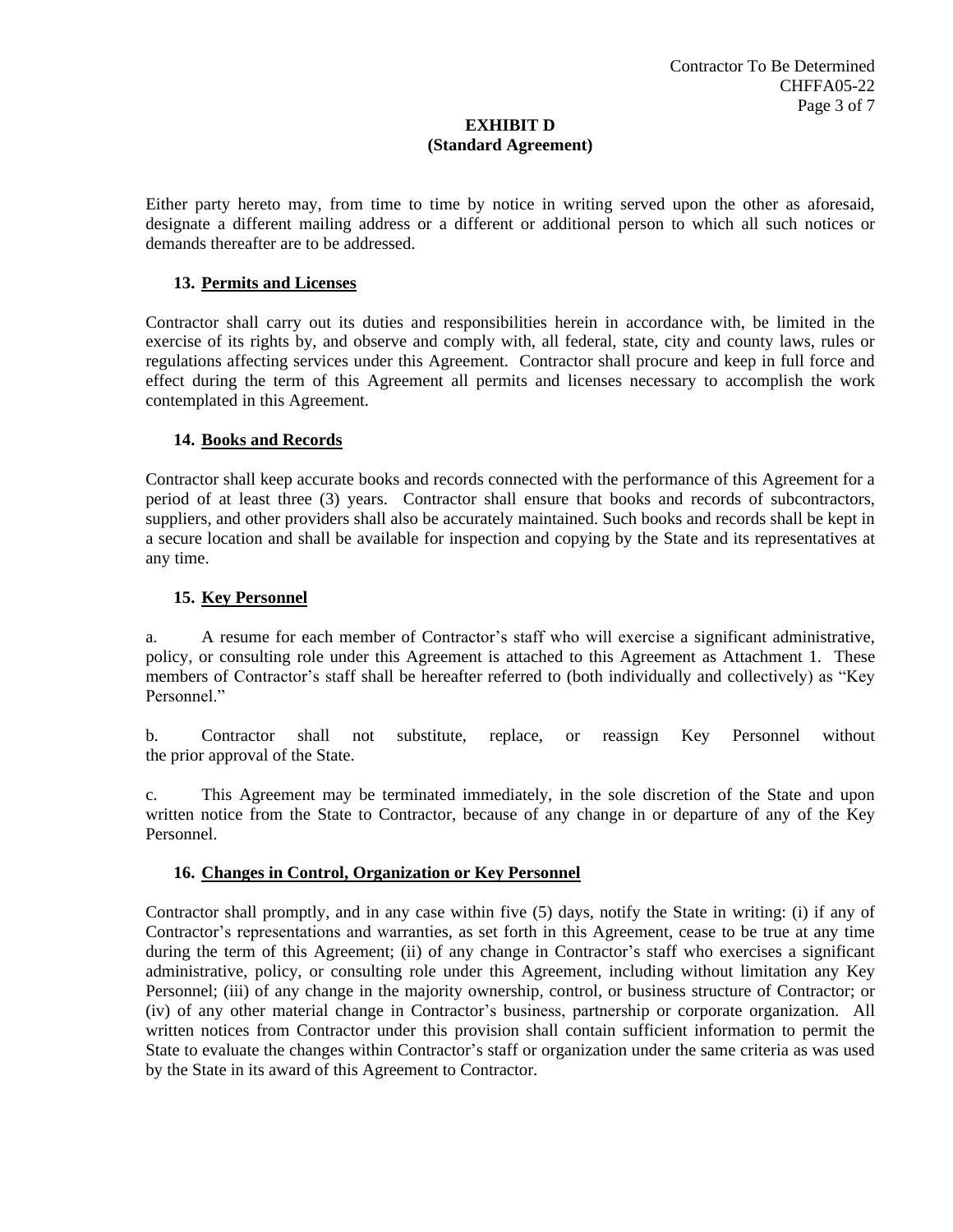## **17. Insurance Requirements**

Contractor warrants that it carries adequate liability, worker's compensation and other necessary insurance and shall maintain such insurance at levels acceptable to the State in full force and effect during the term of this Agreement. Contractor agrees to furnish satisfactory evidence of this insurance coverage to the State upon request.

## **18. Subcontractors**

a. Contractor shall perform the work contemplated by this Agreement with resources available within its own organization except for subcontracted work identified in this Agreement or other attachment incorporated hereto. No other portion of the work pertinent to this Agreement shall be subcontracted without written authorization by the State. The subcontractor must be mutually agreed upon in advance by both parties.

b. Contractor shall require that any subcontractor agree to be bound by all provisions of this Agreement, as applicable.

## **19. Notice of Proceedings**

Contractor shall promptly notify the State in writing of any investigation, examination or other proceeding involving Contractor, including any Key Personnel, commenced by any regulatory agency, which proceeding is not conducted in the ordinary course of Contractor's business.

#### **20. Cumulative Remedies**

The rights and remedies provided herein are cumulative and are not exclusive of any rights or remedies that any party may otherwise have at law or in equity.

#### **21. Binding Effect**

This Agreement, any instrument or agreement executed pursuant to this Agreement, and the rights, covenants, conditions and obligations of Contractor and the State contained therein, shall be binding upon the parties and their successors, assigns and legal representatives.

# **22. Publicity**

No publicity release or announcement concerning this Agreement, or the transactions contemplated herein shall be issued by Contractor without advance written approval by the State.

#### **23. Services or Procurement Resulting from Agreement**

Neither Contractor, nor any of its subsidiaries, officers, or directors, may submit a bid or be awarded a contract for the provision of services, procurement of goods or supplies, or any other related action which is required, suggested, or otherwise deemed to be an outgrowth of the advice or recommendations that Contractor provides under this Agreement.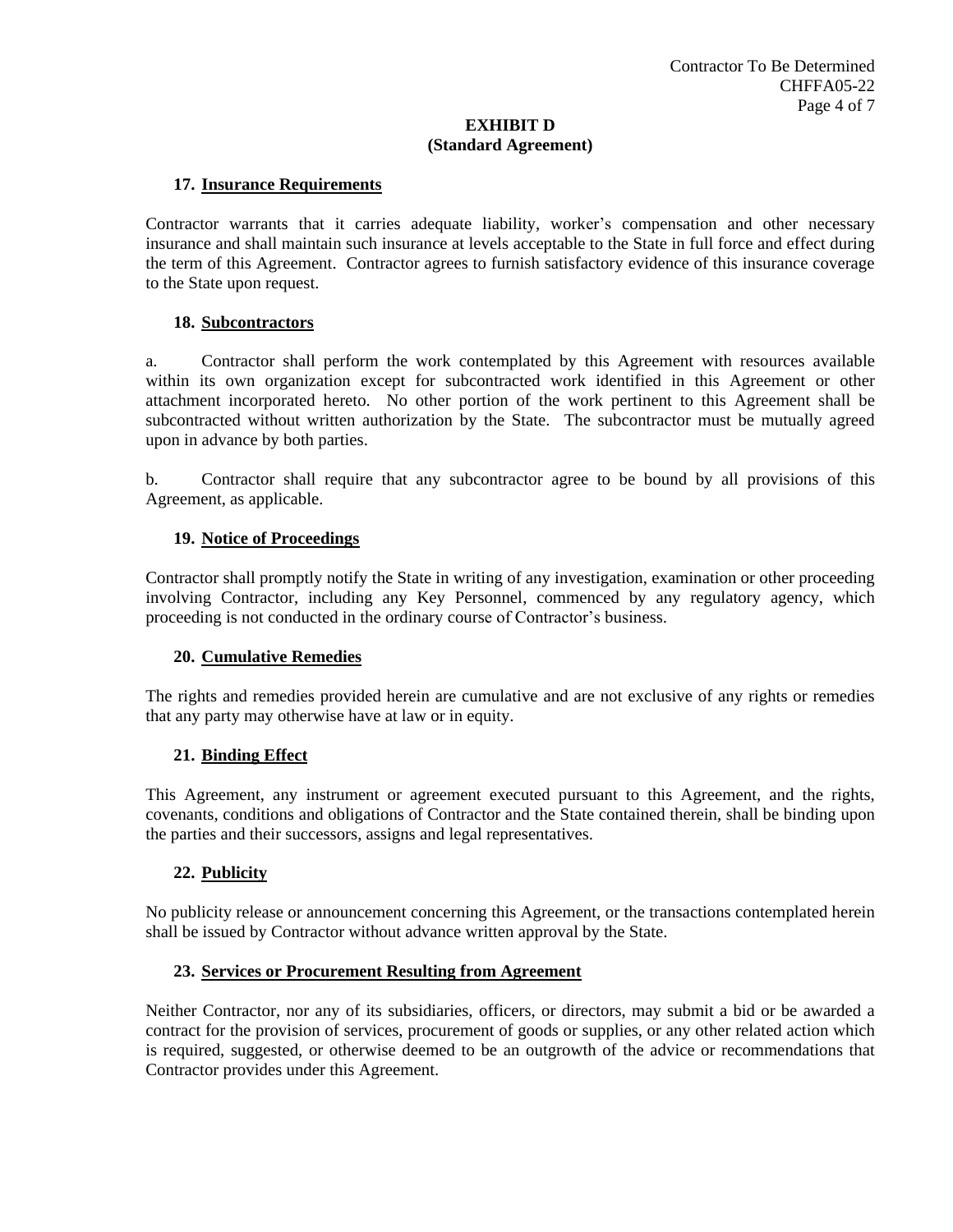#### **24. Agreement Does Not Violate Law**

Contractor represents and warrants that neither the execution of this Agreement nor the acts contemplated hereby nor compliance by Contractor with any provisions hereof will:

a. Violate any provision of the charter documents of Contractor

b. Violate any statute or law or ordinance or any judgment, decree, order, regulation or rule of any court or governmental authority applicable to Contractor; or

c. Violate, or be in conflict with, or constitute a default under, or permit the termination of, or require the consent of any person under, any agreement to which Contractor may be bound, the violation of which in the aggregate would have a material adverse effect on the properties, business, prospects, earnings, assets, liabilities, or condition (financial or otherwise) of Contractor.

#### **25. Power and Authority**

Contractor represents and warrants that it has the power and authority to enter into this Agreement and to carry out its obligations hereunder. The execution of this Agreement has been duly authorized by Contractor and no other proceeding on the part of Contractor is necessary to authorize this Agreement. Contractor has completed, obtained, and performed all registrations, filings, approvals, authorizations, consents, or examinations required by any government or governmental authority for its acts contemplated by this Agreement.

# **26. Signature Authorization**

The person signing this Agreement warrants that he/she is an agent of Contractor and is duly authorized to enter into this Agreement on behalf of Contractor.

#### **27. Entire Agreement; Order of Precedence**

a. This Agreement, including documents that have been incorporated in this Agreement by reference, contains all representations and the entire understanding between the parties hereto with respect to the subject matter hereof. Any prior correspondence, memoranda or agreements are replaced in total by this Agreement.

b. In the event there are any inconsistencies or ambiguities among the terms of this Agreement and incorporated documents, the following order of precedence shall be used: (i) applicable laws; (ii) the terms and conditions of this Agreement, including exhibits and attachments; (iii) the Request for Proposal (RFP) if any; (iv) Contractor's response to the RFP if any; and (v) any other provisions, terms, or materials incorporated herein.

#### **28. Termination at Option of the State**

In addition to the provisions of Paragraph 7 of Exhibit C (General Terms and Conditions), this Agreement may be terminated in whole or in part at any time sixty (60) days' written notice by the State, for any reason. Upon receipt of a termination notice, Contractor shall promptly discontinue all services affected unless the notice specifies otherwise. In the event the State terminates all or a portion of this Agreement for any reason, it is understood that the State will provide payment to Contractor for satisfactory services rendered prior to the termination, but not in excess of the maximum amount of this Agreement.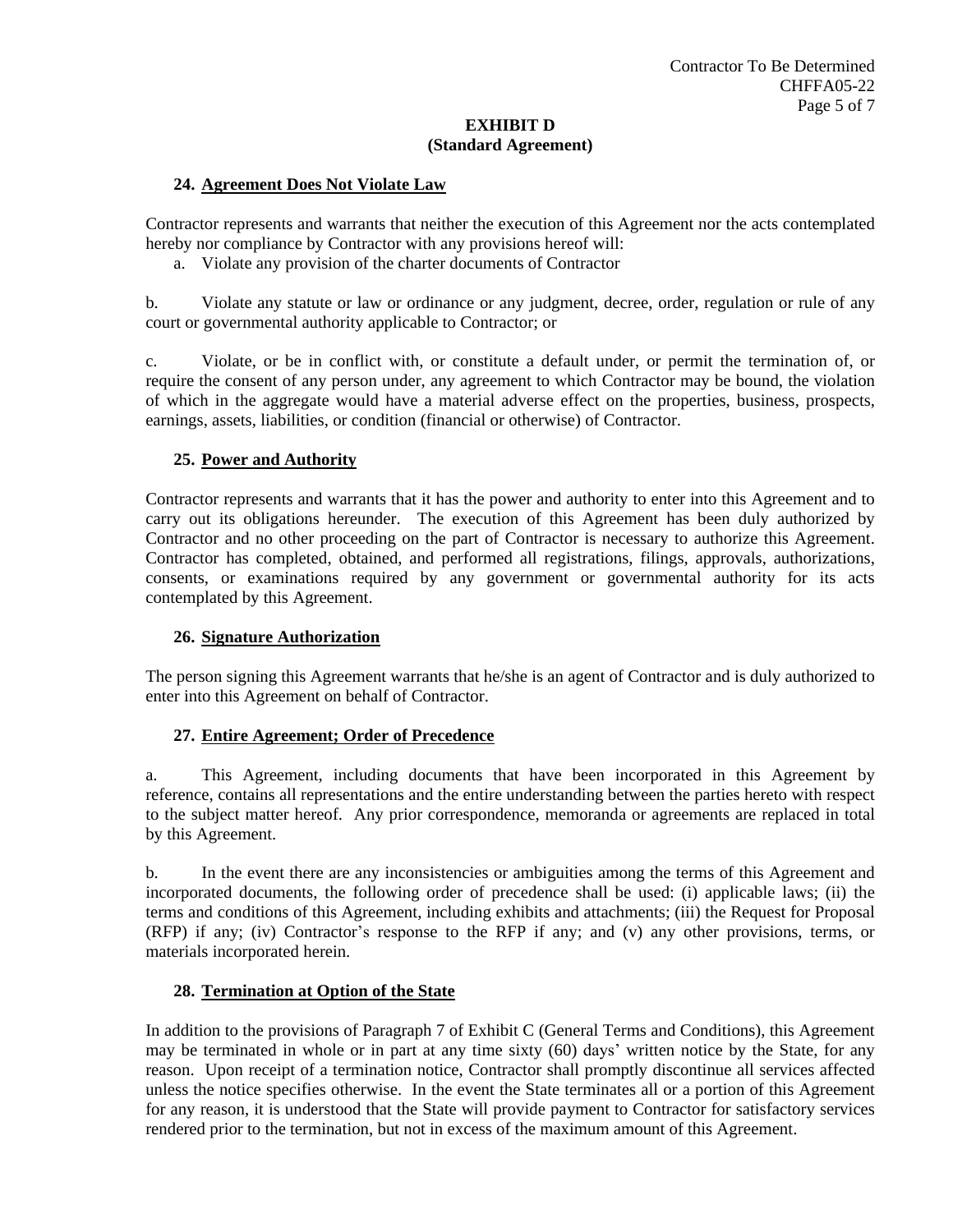### **29. Termination for Insolvency**

Contractor shall notify the State immediately in writing in the event that Contractor files any federal bankruptcy action or state receivership action, any federal bankruptcy or state receivership action is commenced against Contractor, Contractor is adjudged bankrupt, or a receiver is appointed and qualifies. In the event of any of the foregoing events, or if the State determines, based on reliable information, that there is a substantial probability that Contractor will be financially unable to

continue performance under this Agreement, the State may terminate this Agreement and all further rights and obligations immediately.

#### **30. Completion**

In the event of termination for default, the State reserves the right to take over and complete the work by contract or other means. In such case, Contractor will be liable to the State for any additional cost incurred by the State to complete the work whether reimbursed or not.

## **31. Effect of Termination**

All duties and obligations of the State and Contractor shall cease upon termination of this Agreement, except that:

a. Each party shall remain liable for any rights, obligations, or liabilities arising from activities carried on by it under this Agreement prior to the effective date of termination; and

b. Contractor shall provide for the return of all records of the State to the State or its designee and shall cooperate fully to effect an orderly transfer of services.

# **32. Termination for Expatriation**

Contractor shall notify the State immediately in writing in the event that Contractor or its parent files any notice with the Securities and Exchange Commission that Contractor intends to reincorporate offshore. In the event of such notice, the State may terminate this Agreement and all further rights and obligations immediately by giving five (5) days' notice in writing in the manner specified herein.

#### **33. Compliance With Political Reform Act**

**Contractor acknowledges that the State is subject to the provisions of the Political Reform Act (Government Code section 81000 et seq. and all regulations adopted thereunder, including, but not limited to, California Code of Regulations, Title 2, Section 18700 et. seq.)** and Contractor shall comply promptly with any requirement thereunder. If required by law, Contractor shall require its personnel, including without limitation, its Key Personnel all later substitutions therefore, to file Statements of Economic Interests in compliance with the Conflict of Interest Code for the Office of the State Treasurer and the various boards, authorities, commissions, and committees chaired by the State Treasurer (California Code of Regulations, Title 2, Section 1897). All such reports shall be filed simultaneously with the State*.*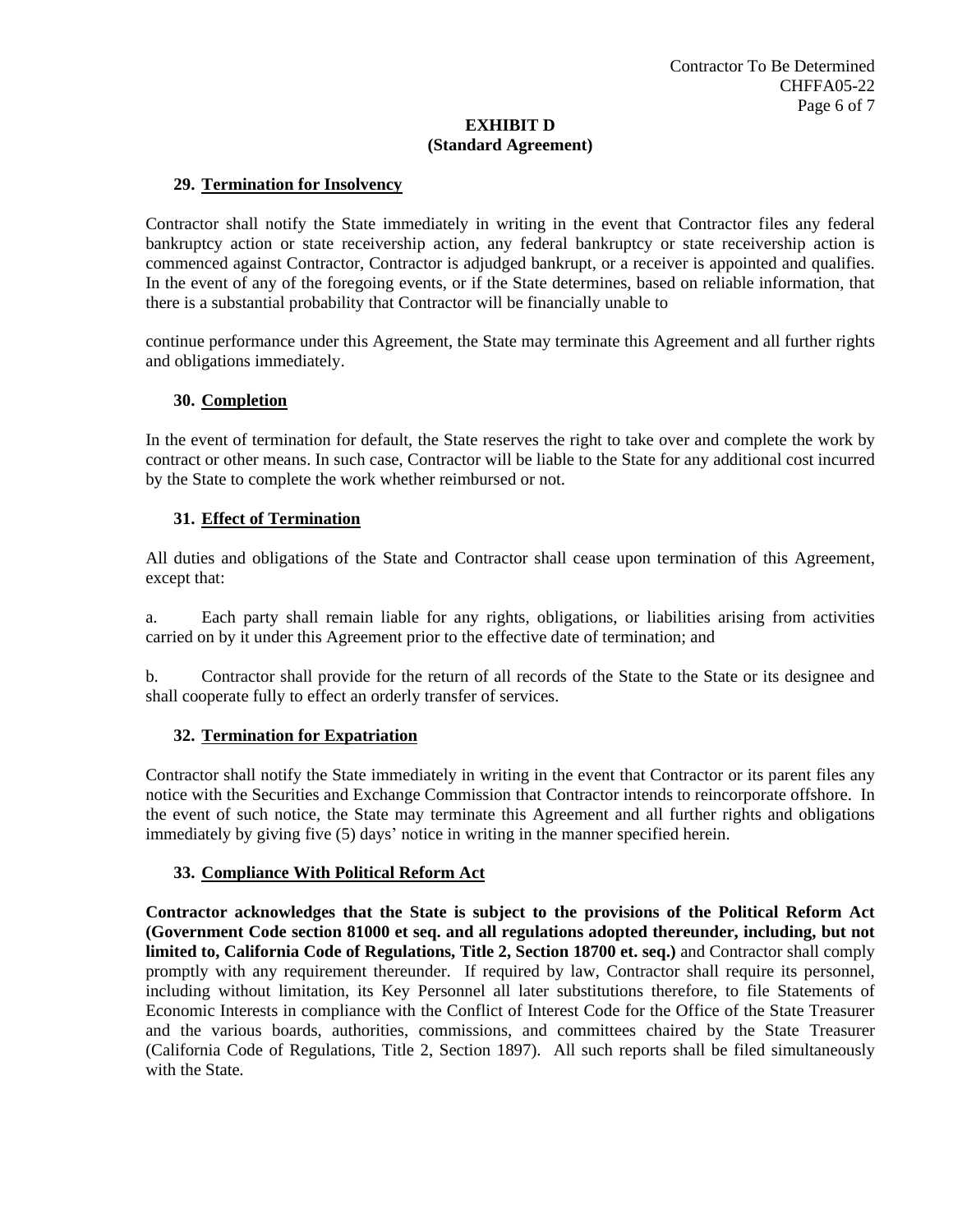## **34. Darfur Contracting Act**

Effective January 1, 2009, all Invitations for Bids (IFB) or Requests for Proposals (RFP) for goods or services must address the requirements of the Darfur Contracting Act of 2008 (Act). (Public Contract Code section 10475 et seq.) The Act was passed by the California Legislature and signed into law by the Governor to preclude State agencies generally from contracting with "scrutinized" companies that do business in the African nation of Sudan of which the Darfur region is a part, for the reasons described in Public Contract Code section 10475.

A scrutinized company is a company doing business in Sudan as defined in Public Contract Code section 10476. Scrutinized companies are ineligible to, and cannot, bid on or submit a proposal for a contract with a state agency for goods or services. (Public Contract Code section 10477(a).)

Therefore, Public Contract Code section 10478(a) requires a company that currently has (or within the previous three years has had) business activities or other operations outside of the United States to certify that it is not a "scrutinized" company when it submits a bid or proposal to a State agency. A scrutinized company may still, however, submit a bid or proposal for a contract with a State agency for goods or services if the company first obtains permission from DGS according to the criteria set forth in Public Contract Code section 10477(b).

## **35. Labor Neutrality Policy**

CHFFA recognizes the value of labor organizing and encourages the entities with which it contracts to demonstrate that they also value this principle by encouraging management neutrality in labor organizing activities.

To remain "neutral" means not to take any action or make any statement that will directly or indirectly state or imply any support for or opposition to the selection by the Contractor's employees of a collective bargaining agent, or preference or opposition to any particular union as a bargaining agent. Nothing in this section obligates or prohibits the Contractor from entering into private neutrality, labor peace or other lawful agreements with a labor organization seeking to represent or who currently represents the Contractor's employees.